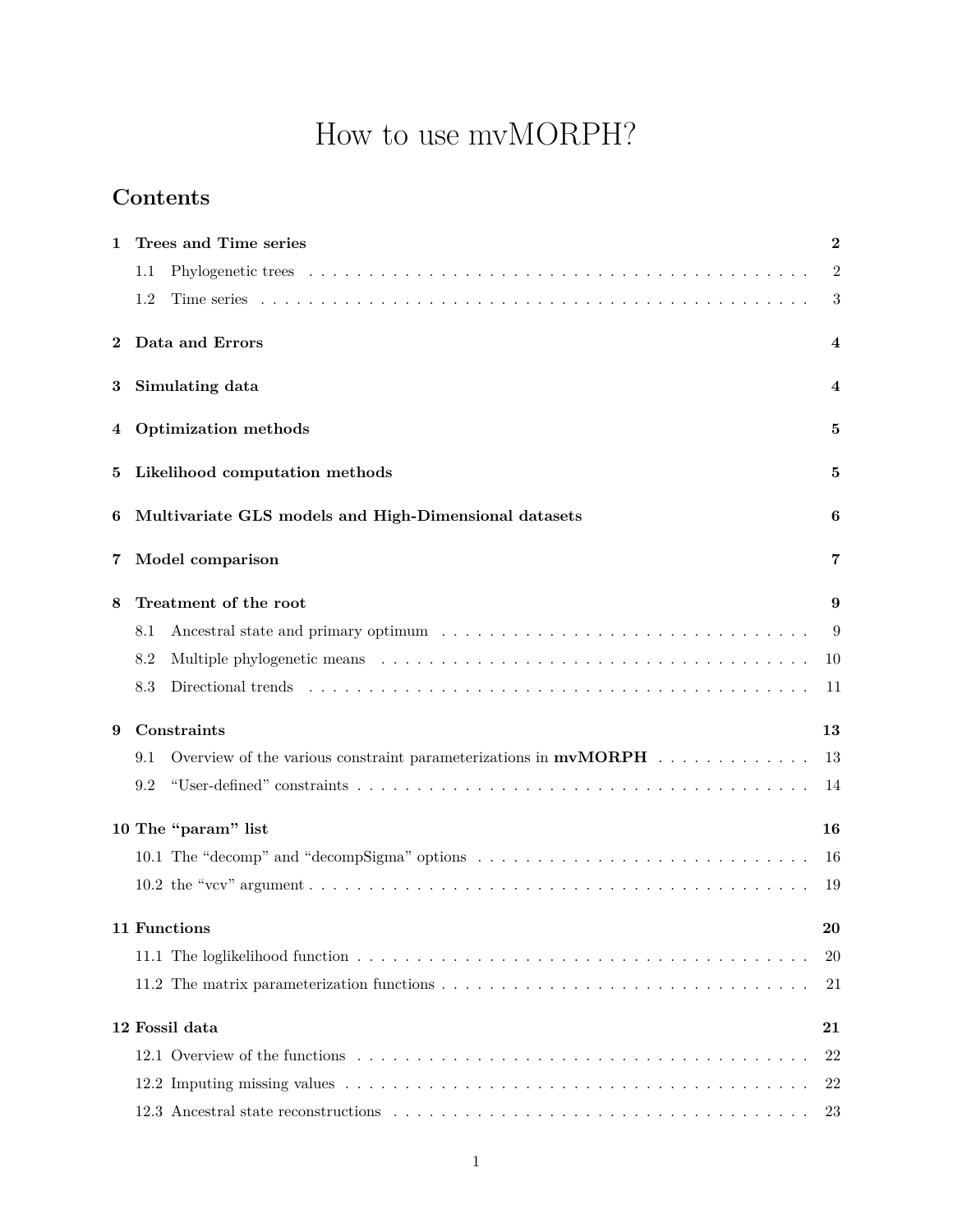| 13 Tweak myMORPH | 23 |
|------------------|----|
|                  |    |
|                  |    |
| 14 Bayesian mcmc | 27 |

# <span id="page-1-0"></span>**1 Trees and Time series**

#### <span id="page-1-1"></span>**1.1 Phylogenetic trees**

The trees used by the **mvMORPH** functions must be objects of class "phylo" as provided by the **ape** package. Such trees are directly used with the "EB", "BM1", and "OU1" models (and also with the SHIFT model if the shift age is given in the param list; see ?mvSHIFT). To fit models with multiple groups (or selective regimes) such as the "BMM" and "OUM" models (functions *mvBM* and *mvOU*), the evolutionary history of the selective regimes (i.e., the ancestral state reconstruction - see the next vignette) must be "painted" on the tree. For this purpose **mvMORPH** uses trees in SIMMAP format as provided by the **phytools** package. Several functions allows creating SIMMAP trees:

- *make.simmap* (Ancestral state reconstruction using stochastic mapping)
- *make.era.map* (Creates temporal map on the tree)
- *paintBranches* (Assigns a given discrete state to a particular branch)
- *paintSubTree* (Assigns a given discrete state to a particular sub-tree)

For instance, a users may be interested in directly using prior knowledge to specify different states on particular parts of the tree (or use results from other ancestral reconstructions methods). The user must refer to the **phytools** documentation for more details.

```
# Load the package and dependencies (ape, phytools, corpcor, subplex)
library(mvMORPH)
```

```
# Use a specified random number seed for reproducibility
set.seed(14)
par(mfrow=c(1,3))
tree <- pbtree(n=10)
# Set a different regime to the monophyletic group on node "12"
tree2 <- paintSubTree(tree, node=12, state="group_2", anc.state="group_1")
plot(tree2);nodelabels(,cex=0.8)
# We can set the character state to the stem branch leading to the subtree
tree3 <- paintSubTree(tree, node=12, state="group_2", anc.state="group_1", stem=TRUE)
plot(tree3)
# Finally we can also set a different regime to the branch leading to the tip "t10"
```

```
branch_1 <- match("t10",tree3$tip.label) # alternatively: which(tree$tip.label=="t10")
tree4 <- paintBranches(tree3, branch_1, state="group_1")
```
*# set also a change to a third state along the branch*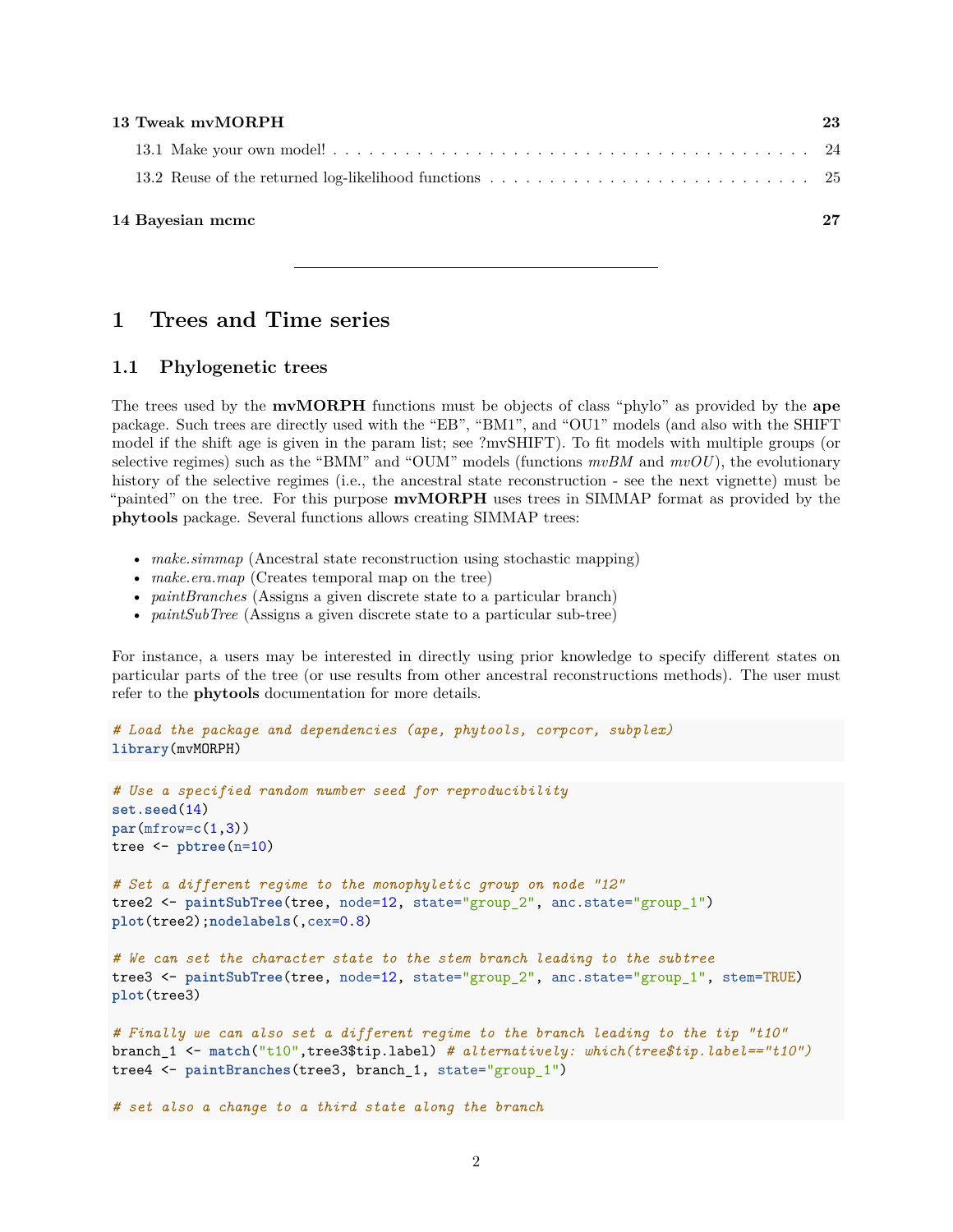```
# leading to "t2" using the "stem" argument
branch_2 <- match("t2",tree3$tip.label)
tree4 <- paintSubTree(tree4, branch_2, state="group_3", stem=0.5)
plot(tree4)
```


Note that the tree length can be scaled to unity using the *"scale.height = TRUE"* option. Why? Scaling the tree will not change the value of the maximum log-likelihood (or AIC), but will change the scale of the parameter estimates. This is particularly useful to compare analyses on different trees or to directly interpret estimates such as the phylogenetic halflife in % of the tree height (see ?*halflife*). Besides, working on scaled trees can sometimes speed up the computations.

#### <span id="page-2-0"></span>**1.2 Time series**

The *mvRWTS* and *mvOUTS* functions allow fitting multivariate models of continuous traits evolution with time-series data (such as ancestor-descendent fossil lineages). Such models can be used, for instance, to compare how traits evolve within an ancestor-descendent lineage or between lineages. The times-series must be provided as vectors of ordered ages relative to the starting point (i.e., the oldest, which should be "0").

For instance:

```
# Make a tiny time-series object from fossil ages within [55; 32.5] Ma
fossil_ages <- c(55,46,43,38,35,32.5)
# The time-series becomes:
timeseries <- max(fossil_ages)-fossil_ages
timeseries
```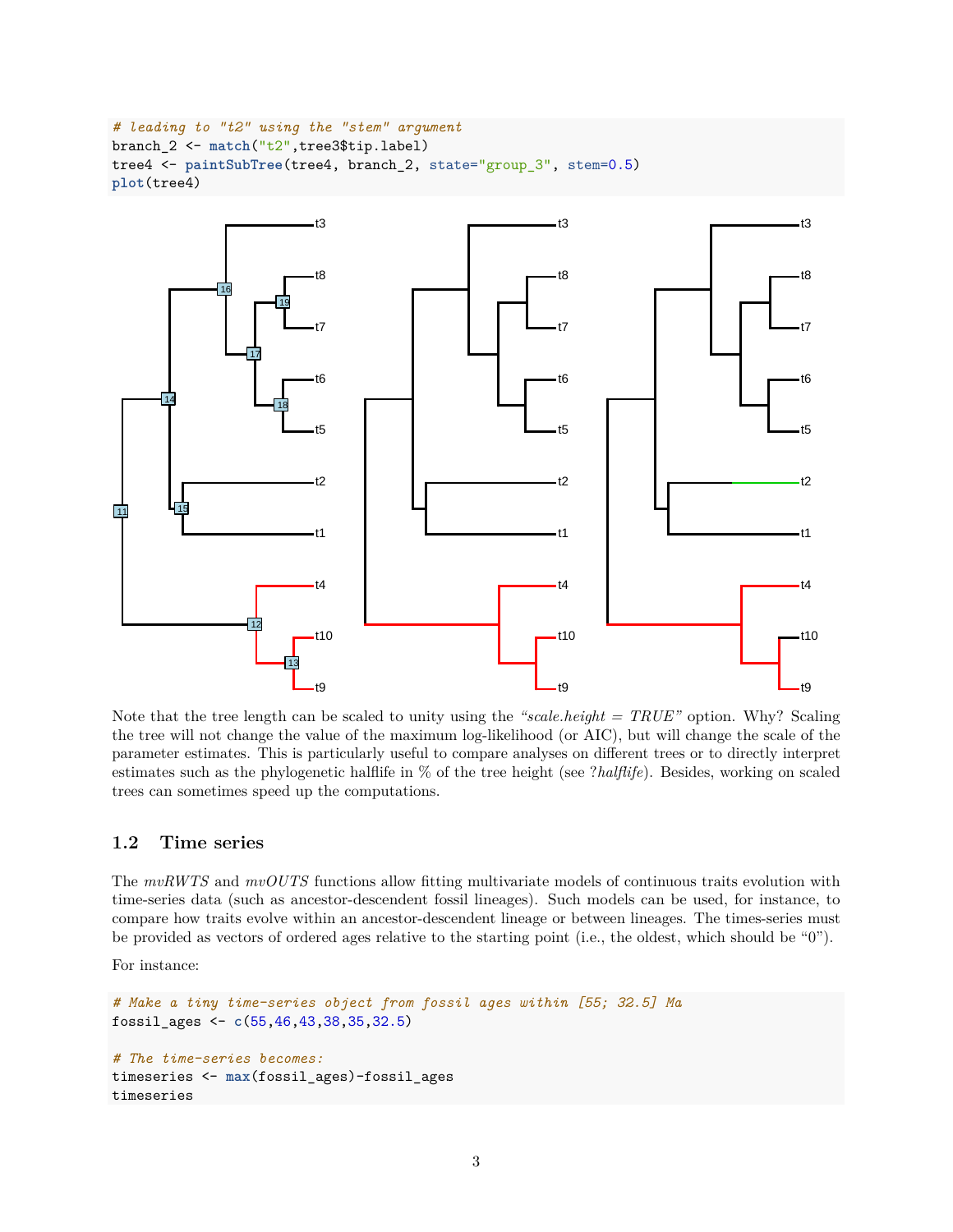> [1] 0.0 9.0 12.0 17.0 20.0 22.5

The *"scale.height=TRUE"* option will scale the time series between 0 and 1 to provide the relative ages. Similarly to the analysis on phylogenetic trees, this changes the scale of the parameter estimates (such as sigma or alpha) but not the log-likelihood.

# <span id="page-3-0"></span>**2 Data and Errors**

Matrix or data frame must have species in rows and continuous traits (variables) in columns, rownames must match tip names. Missing cases are currently allowed as **NA** values with the "rpf", "inverse", and "pseudoinverse" methods. The measurement error or sampling variance is a matrix of similar size (note that the sampling variance is given by the square of the standard-errors of species mean estimates). Measurement error missing values (**NA** or "0") are allowed.

For some time-series models (*mvOUTS* with fixed root vcv and *mvRWTS*; see the "param" list section below) the sampling variance for the first obsevations in the time-series must be provided otherwise an arbitrary value of 0.01 is set automatically to avoid singularity issues.

# <span id="page-3-1"></span>**3 Simulating data**

The *mvSIM* function can be used to simulate multivariate (and univariate) datasets.

```
set.seed(14)
# Generating a random tree with 50 species
tree<-pbtree(n=50)
# Setting the regime states of tip species
sta<-as.vector(c(rep("Forest",20),rep("Savannah",30))); names(sta)<-tree$tip.label
# Making the simmap tree with mapped states
tree<-make.simmap(tree, sta , model="ER", nsim=1)
# Number of simulated datasets
nsim<-1
# Rates matrices for the "Forest" and the "Savannah" regimes
# Note: use lists for multiple rates (matrices or scalars)
sigma<-list(Forest=matrix(c(2,0.5,0.5,1),2), Savannah=matrix(c(5,3,3,4),2))
# ancestral states for each traits
theta<-c(0,0)
# Simulate the "BMM" model
simul_1<-mvSIM(tree, nsim=nsim, model="BMM", param=list(sigma=sigma, theta=theta))
head(simul_1)
```
The *simulate* function directly generate datasets from estimated parameters of fitted models. This is useful for assessing uncertainty of estimated parameters through parametric bootstrap for instance.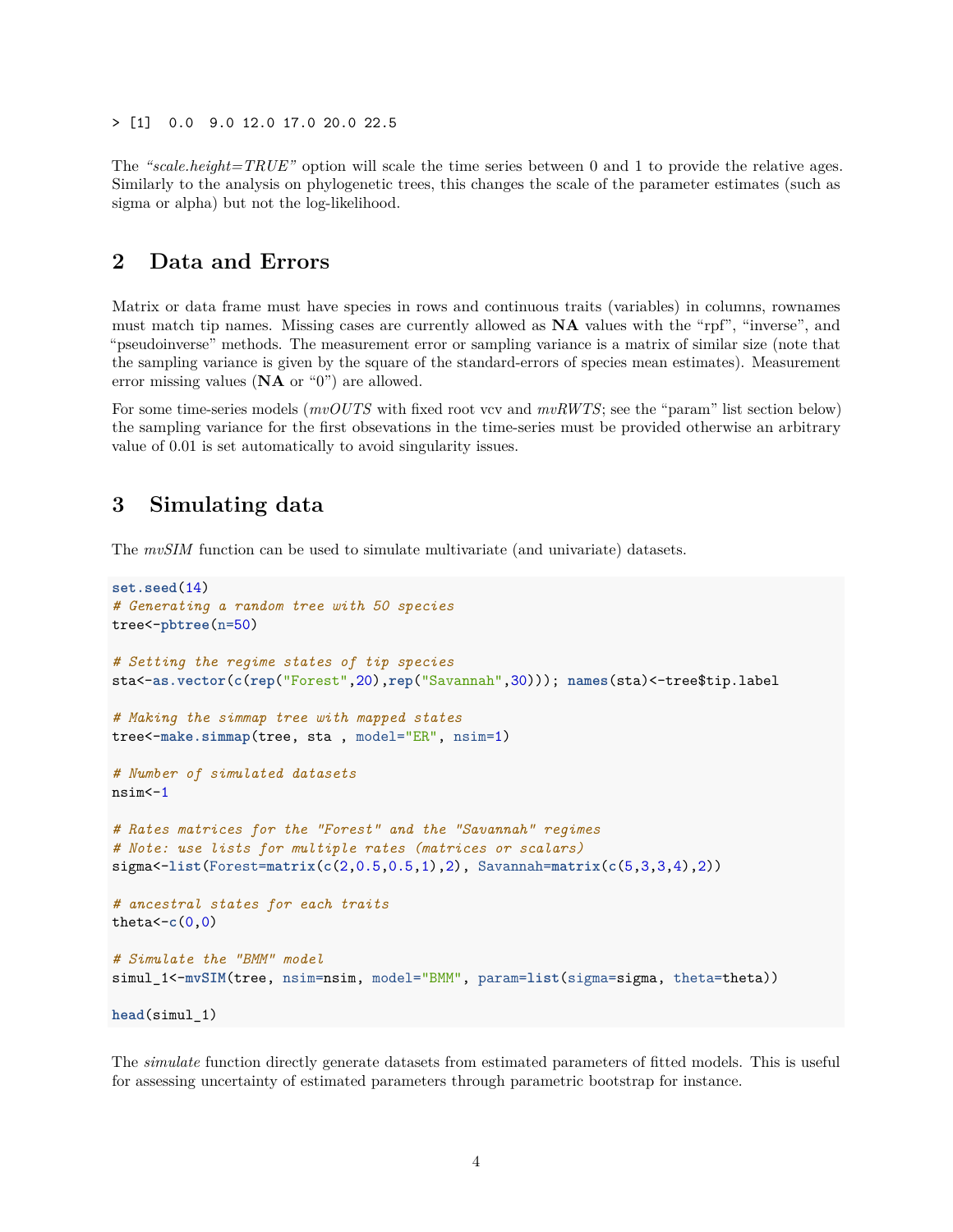```
# fit the BMM model on simulated data
fit <- mvBM(tree, simul_1)
# simulate 100 datasets from the fitted object
simul 2 <- simulate(fit, tree=tree, nsim=100)
# parametric bootstrap; e.g.:
bootstrap <- lapply(simul_2, function(x) mvBM(tree, x, echo=F, diagnostic=F))
# retrieve results; e.g. for the log-likelihood
log_distribution <- sapply(bootstrap, logLik)
hist(log_distribution, main="Log-likelihood distribution")
abline(v=fit$LogLik, lty=2, lwd=5, col="red")
```
See also the following sections examples.

# <span id="page-4-0"></span>**4 Optimization methods**

**mvMORPH** rely on the *optim* and *subplex* functions to optimize the log-likelihood of the models. The "L-BFGS-B" and "Nelder-Mead" algorithms are used by default for most models. The "L-BFGS-B" algorithm is generally faster and seems to be more efficient, but when the optimizer doesn't converge or if the fit seems unreliable (i.e., when \$convergence or the \$hess.value in the results are not 0) it may help to switch between these methods or to change the options of these methods in the "control" argument (see ?optim or ?subplex). The *subplex* algorithm seems particularly efficient for the user-defined models. When the optimization is turned to "fixed" only the log-likelihood function is returned without evaluation (see 9.1 - log-likelihood function section).

# <span id="page-4-1"></span>**5 Likelihood computation methods**

**mvMORPH** uses various methods based on generalized least squares (GLS) or the prunning algorithm (contrasts) to compute the log-likelihood. While GLS-based approaches are very flexible and allow fitting almost all models, to deal with missing cases and measurement errors very easily, and are particularly safe for optimization (e.g., the "pseudoinverse" method), their naive implementations are computationally intensive (e.g., "inverse" and "pseudoinverse" methods). Two alternative and efficient algorithms also based on GLS are proposed ("rpf" and "sparse"). The "sparse" method is both efficient in terms of computational time and memory use, but is limited by the sparsity structure of the variance-covariance (vcv) matrix of the phylogenetic tree while the "rpf" is not. While these approaches are up to ten times faster than the "inverse" or "pseudoinverse" methods, they may suffer from singularity issues during optimization in some cases. The "pic" method is the fastest one (thousands of time faster than the GLS-based methods implemented here), but is currently available only for a couple of models and dichotomic trees.

The various methods for each model currently available on mvMORPH (stay tuned on gitHub) are presented in the table below (from the fastest to the slowest)

| functions   | pic | sparse | univarpf | rp1 | inverse | <i>pseudoinv.</i> |
|-------------|-----|--------|----------|-----|---------|-------------------|
| $mvBM$ :BM1 |     |        | -        |     |         |                   |
| $mvBM:$ BMM |     |        |          |     |         |                   |
| mvOU:OU1    |     |        |          |     |         |                   |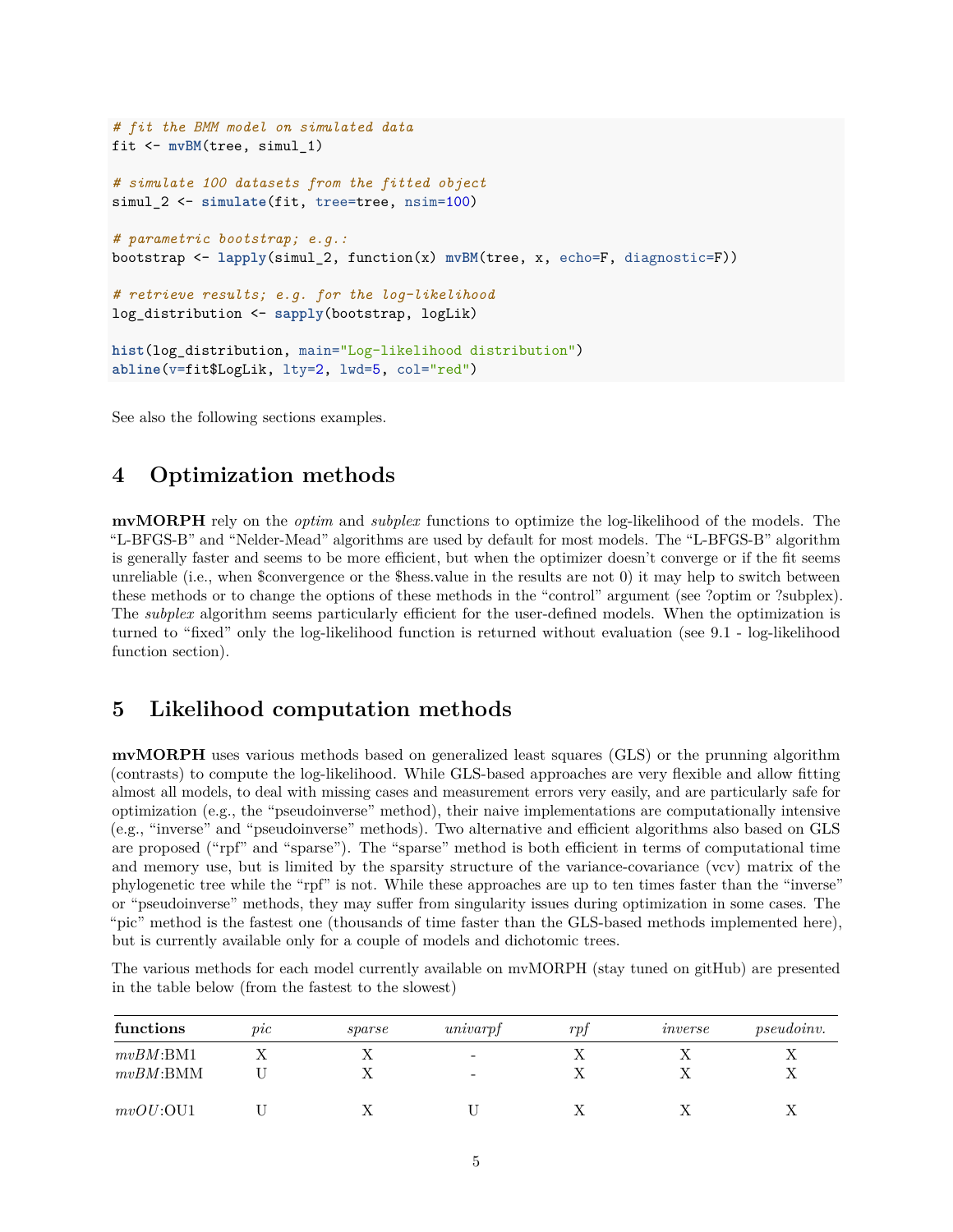| functions   | pic | sparse | univarpf | r p f | inverse | <i>pseudoinv.</i> |
|-------------|-----|--------|----------|-------|---------|-------------------|
| $mvOU:$ OUM |     | Х      |          | Х     |         | Х                 |
| mvEB        |     | Х      |          | Х     |         | Χ                 |
| mvSHIFT     |     | Х      |          | X     | Х       | X                 |
| mvOUTS      |     |        |          | Х     |         | Χ                 |
| mvRWTS      |     |        |          | Χ     |         | X                 |
| NA values   |     |        |          | X     |         | Х                 |
| error       |     | Х      |          | X     |         | Χ                 |

Notes: the "sparse" method can be used only with the "fixedRoot" vcv for the "OU1" and "OUM" models. This is because the "randomRoot" vcv is not sparse. This is also the case for the time-serie models.  $U =$ method currently implemented for the univariate case.

# <span id="page-5-0"></span>**6 Multivariate GLS models and High-Dimensional datasets**

The function *mvgls* allows estimating multivariate linear models with a time-series or a phylogenetic structure by Generalized Least Squares (GLS). This is the multivariate counterpart to the *gls* function in **nlme** package and the *phylolm* function in **phylolm** when using *method="LL"*. For the high-dimensional case (where the number of variables/traits  $p$  is approaching or is larger than the number of observations/species  $n)$  a regularization approach by penalized likelihood is used. Several penalties (option *penalty*: "RidgeArch", "RidgeAlt" and "LASSO") can be used to estimate the model parameters by maximizing a cross-validated log-likelihood (option *method*: "LOOCV", "H&L" and "Mahalanobis"). The default method is "LOOCV", the "H&L" and "Mahalanobis" are efficient and approximate methods that can be used to speed up the computations in very high-dimensional cases (but must be used for intercepts models only as their performances are decreasing with multiple predictors). As for the *lm* function, the extractors functions *residuals*, *coef*, *fitted* and *vcov* can be used on objects of class 'mvgls'.

```
set.seed(1)
n <- 32 # number of species
p <- 50 # number of traits (p>n)
tree <- pbtree(n=n, scale=1) # phylogenetic tree
R <- crossprod(matrix(rnorm(p*p), ncol=p)) # a random symmetric matrix (covariance)
# simulate a BM dataset
Y <- mvSIM(tree, model="BM1", nsim=1, param=list(sigma=R, theta=rep(0,p)))
data=list(Y=Y)
# High dimensional model fit
fit1 <- mvgls(Y~1, data=data, tree, model="BM", penalty="RidgeArch")
fit2 <- mvgls(Y~1, data=data, tree, model="OU", penalty="RidgeArch")
fit3 <- mvgls(Y~1, data=data, tree, model="EB", penalty="RidgeArch")
GIC(fit1); GIC(fit2); GIC(fit3) # BM have the lowest GIC value (see # Model comparison)
> -- Generalized Information Criterion --
> GIC: 7902.674 | Log-likelihood -3744.86
> -- Generalized Information Criterion --
```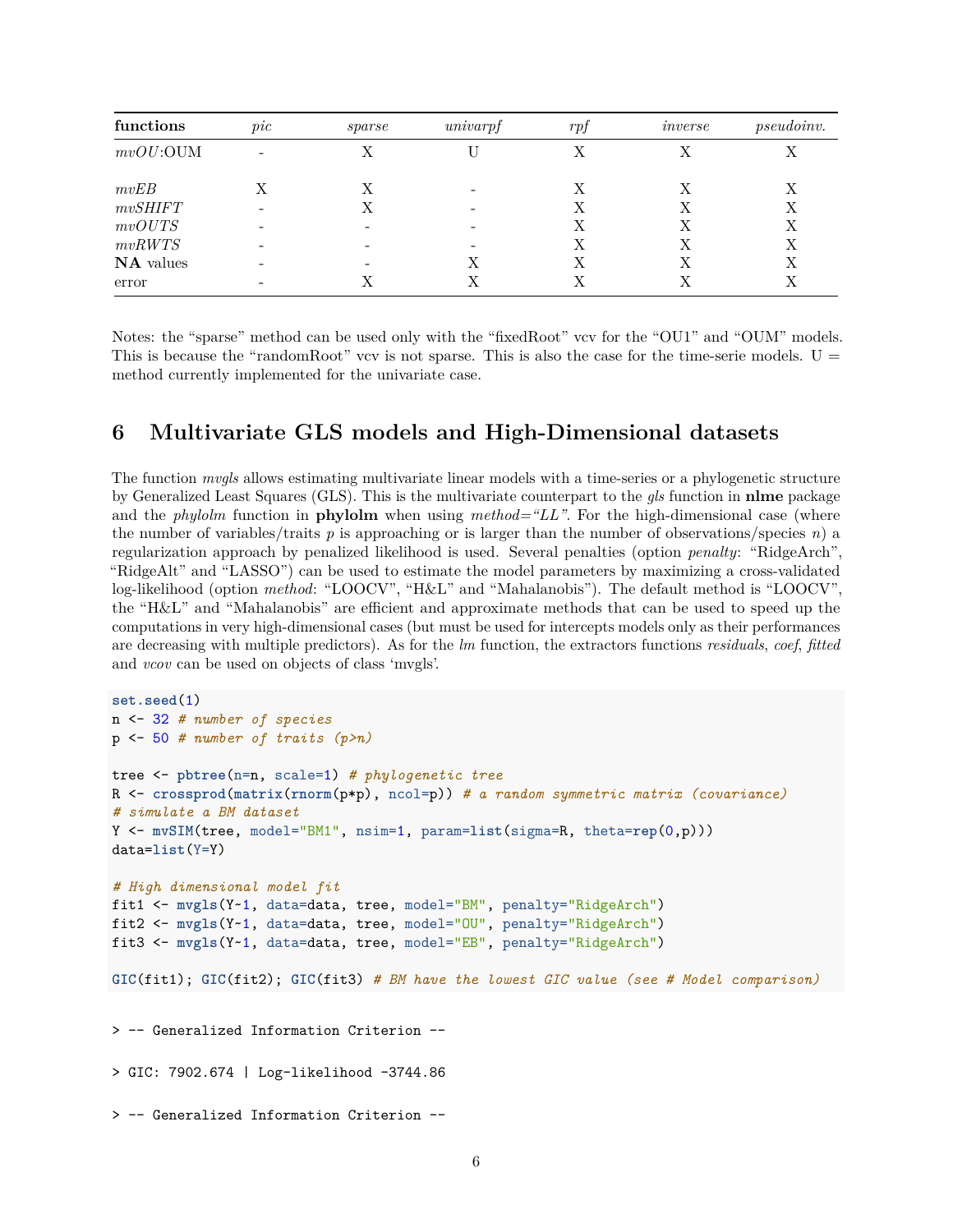```
> GIC: 7905.114 | Log-likelihood -3744.945
> -- Generalized Information Criterion --
> GIC: 7904.674 | Log-likelihood -3744.86
# We can also use the model fit to perform a phylogenetic PCA
# mvgls.pca(fit1)
# Regression model with Pagel's lambda estimation
data=list(Y=Y, X=rnorm(n))
mvgls(Y~X, data=data, tree, model="lambda", penalty="RidgeArch")
>
> Call:
> mvgls(formula = Y \sim X, data = data, tree = tree, model = "lambda",
> penalty = "RidgeArch")
>
>
> Generalized least squares fit by penalized REML
> LOOCV of the log-restricted-likelihood: -4081.202
>
>
> Parameter estimate(s):
> lambda: 0.9986
>
> Regularization parameter (gamma): 0.5035
>
>
> Covariance matrix of size: 50 by 50
> for 32 observations
>
> Coefficients (truncated):
> [,1] [,2] [,3] [,4] [,5] [,6] [,7]
> (Intercept) -5.650034 -0.1958 -3.35653 9.5386 -0.01804 4.6036 2.4659
> X -0.004176 -0.3038 -0.02916 0.2934 -0.33536 0.1719 -0.2662
> [,8] [,9] [,10]
> (Intercept) 6.79757 1.0270 6.6647
> X -0.01278 -0.1141 -0.2836
> Use "coef" to display all the coefficients
```
Note: for the "RidgeArch" and "RidgeAlt" penalizations, various target matrices for the covariance matrix can be specified through the *target* argument (e.g. target="unitVariance", target="Variance" or target="null" (for RidgeAlt only)). The "Variance" target matrix and the LASSO penalty are not rotation-invariant (and should not be used with geometric morphometric data for instance). See also the *fit\_t\_pl* function in **RPANDA** package.

# <span id="page-6-0"></span>**7 Model comparison**

Models can be compared using Akaike criterions (AIC) and Akaike weights or likelihood ratio test (LRT) when they are nested. Several functions are available on **mvMORPH**: *LRT*, *AIC*, *logLik*, and *aicw*. For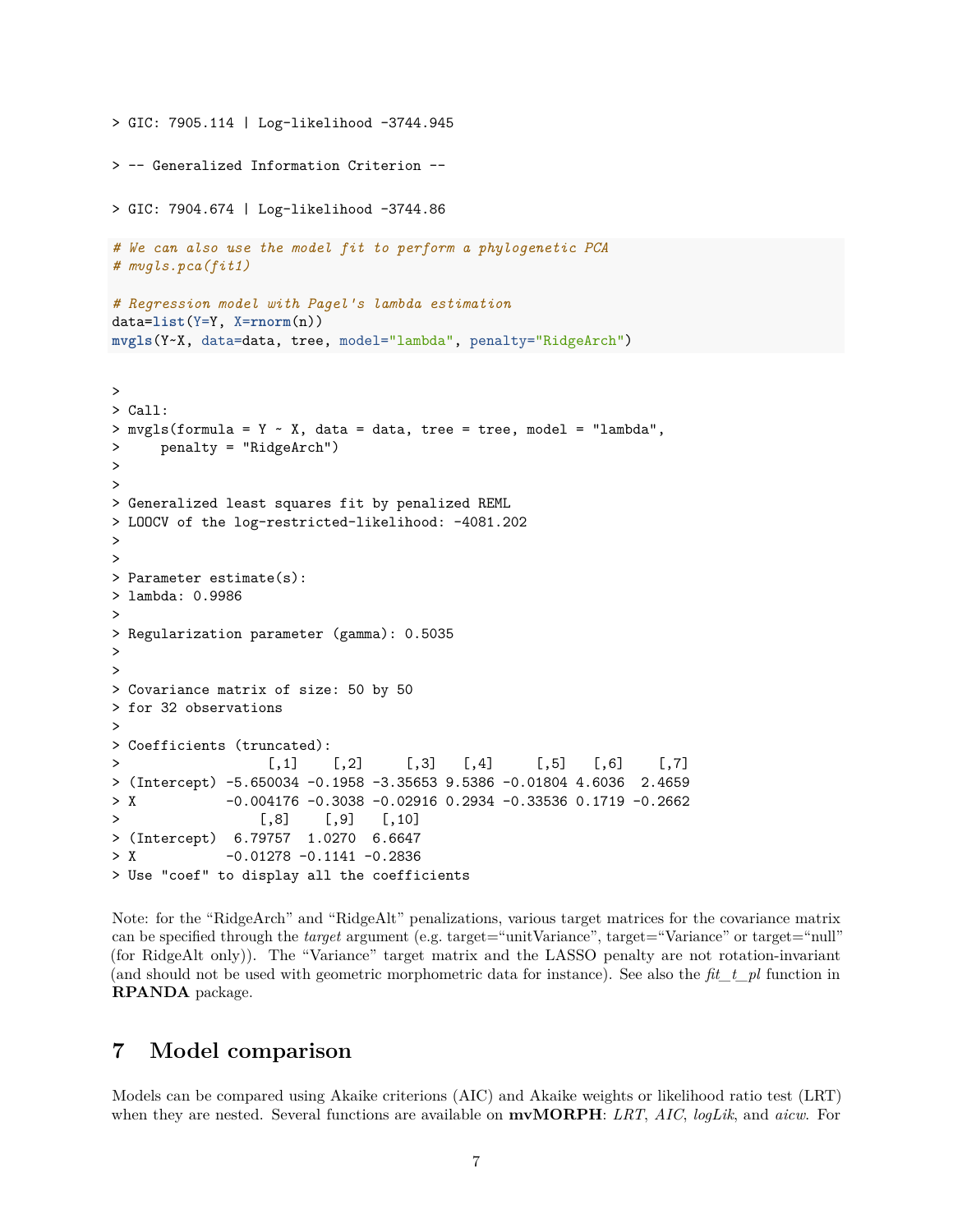models estimated by penalized likelihood (function *mvgls*), a Generalized Information Criterion is computed using the function *GIC* (see above). Note this criterion has not been tested for comparing models with varying number of fixed effects.

```
set.seed(1)
tree <- pbtree(n=50)
# Simulate the traits
sigma<-matrix(c(0.1,0.05,0.05,0.1),2)
theta<-c(0,0)
data<-mvSIM(tree, param=list(sigma=sigma, theta=theta), model="BM1", nsim=1)
# Fit three nested models
fit_1 <- mvBM(tree, data, model="BM1")
fit_2 <- mvBM(tree, data, model="BM1", param=list(constraint="equal"))
fit_3 <- mvBM(tree, data, model="BM1", param=list(constraint="diagonal"))
# Compare their AIC values
AIC(fit_1); AIC(fit_2); AIC(fit_3)
> [1] 9.616021
> [1] 13.41503
> [1] 16.47206
# Likelihood Ratio Test:
LRT(fit_1, fit_2) # test non-significant as expected!
> -- Log-likelihood Ratio Test --
> Model BM1 versus BM1 equal variance/rates
> Number of degrees of freedom : 1
> LRT statistic: 5.799004 p-value: 0.01603525 *
> ---
> Signif. codes: 0 '***' 0.001 '**' 0.01 '*' 0.05 '.' 0.1 ' ' 1
LRT(fit_1, fit_3)
> -- Log-likelihood Ratio Test --
> Model BM1 versus BM1 diagonal
> Number of degrees of freedom : 1
> LRT statistic: 8.856042 p-value: 0.002921203 **
> ---> Signif. codes: 0 '***' 0.001 '**' 0.01 '*' 0.05 '.' 0.1 ' ' 1
# Compute the Akaike weights:
results <- list(fit_1,fit_2,fit_3)
weights <- aicw(results)
```
weights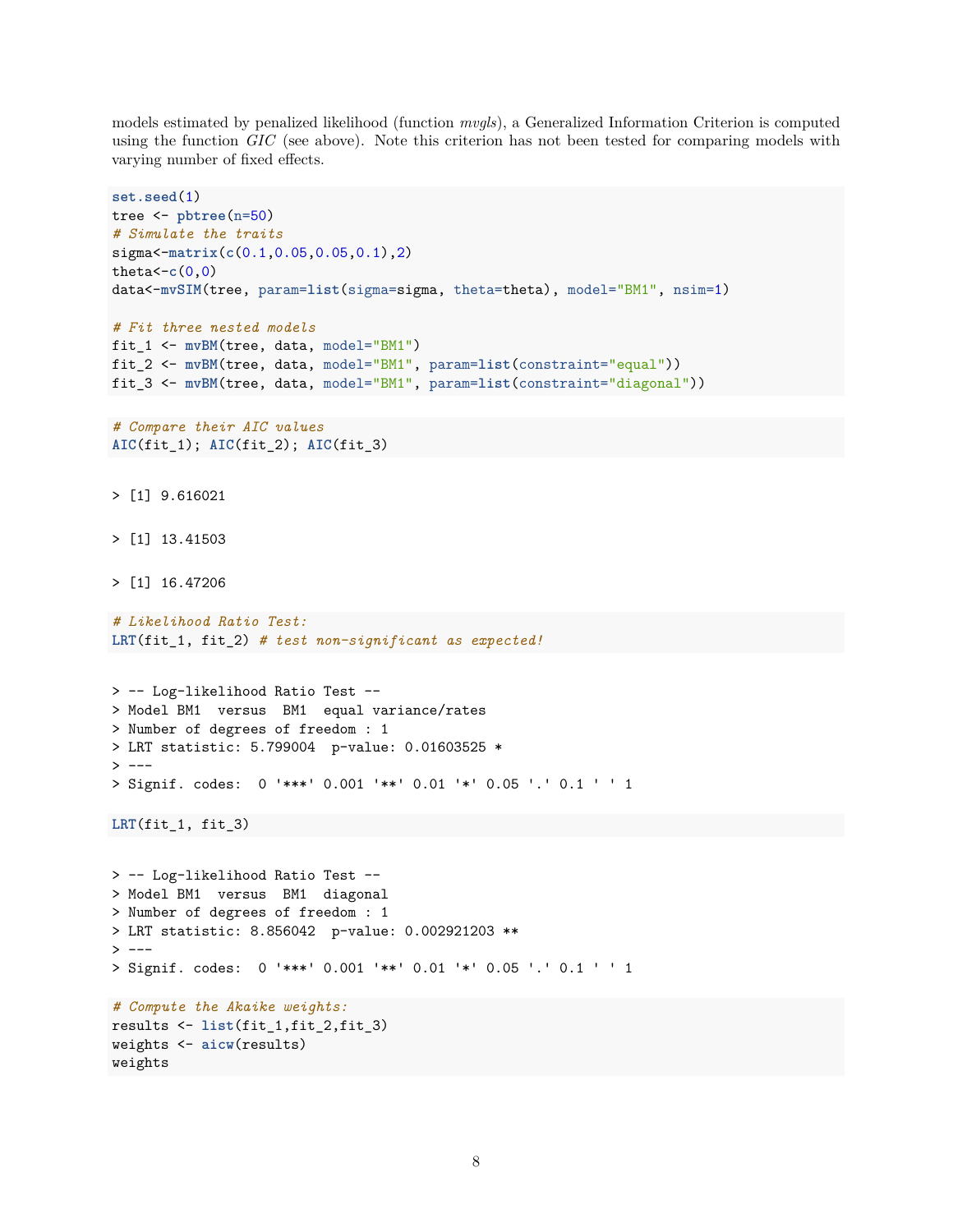```
> -- Akaike weights --
> Rank AIC diff wi AICw
> BM1 default 1 1 9.62 0.00 1.0000 0.8460
> BM1 equal 2 2 13.42 3.80 0.1496 0.1266
> BM1 diagonal 3 3 16.47 6.86 0.0325 0.0275
# Model averaging of the evolutionary covariance
mdavg <- lapply(1:3, function(x) results[[x]]$sigma*weights$aicw[x])
Evol_cov <- Reduce('+',mdavg)
Evol_cov
>
> 0.10105693 0.02610181
> 0.02610181 0.05474951
# Is the model averaging better than the best fitting model in this example?
# which.min(c(mean((sigma-fit_2$sigma)^2),mean((sigma-Evol_cov)^2)))
# Get the evolutionary correlations:
cov2cor(Evol_cov)
>
> 1.0000000 0.3509114
> 0.3509114 1.0000000
# with more than 2 traits you can compute the conditional (or partial) correlations
cor2pcor(Evol_cov)
> [1,1] [1,2]> [1,] 1.0000000 0.3509114> [2,] 0.3509114 1.0000000
# Model averaging for the root state
mdavg <- lapply(1:3, function(x) results[[x]]$theta*weights$aicw[x])
Evol_theta <- Reduce('+',mdavg)
```
# <span id="page-8-0"></span>**8 Treatment of the root**

#### <span id="page-8-1"></span>**8.1 Ancestral state and primary optimum**

The "root" argument in the "param" *list* of the *mvOU* function allows specifying if the root state and the optimum must be estimated (root=TRUE), unless we assume that the root state and the primary optimum are distributed according to the stationary distribution of the process (root=FALSE; Fig. 1). Indeed, the root state and the primary optimum are not identifiable separately on extant species. A slight variant of root=FALSE is root="stationary" where the root state is explicitely dropped and we assume the optimum is stationary (e.g., the implementation used in the OUwie package).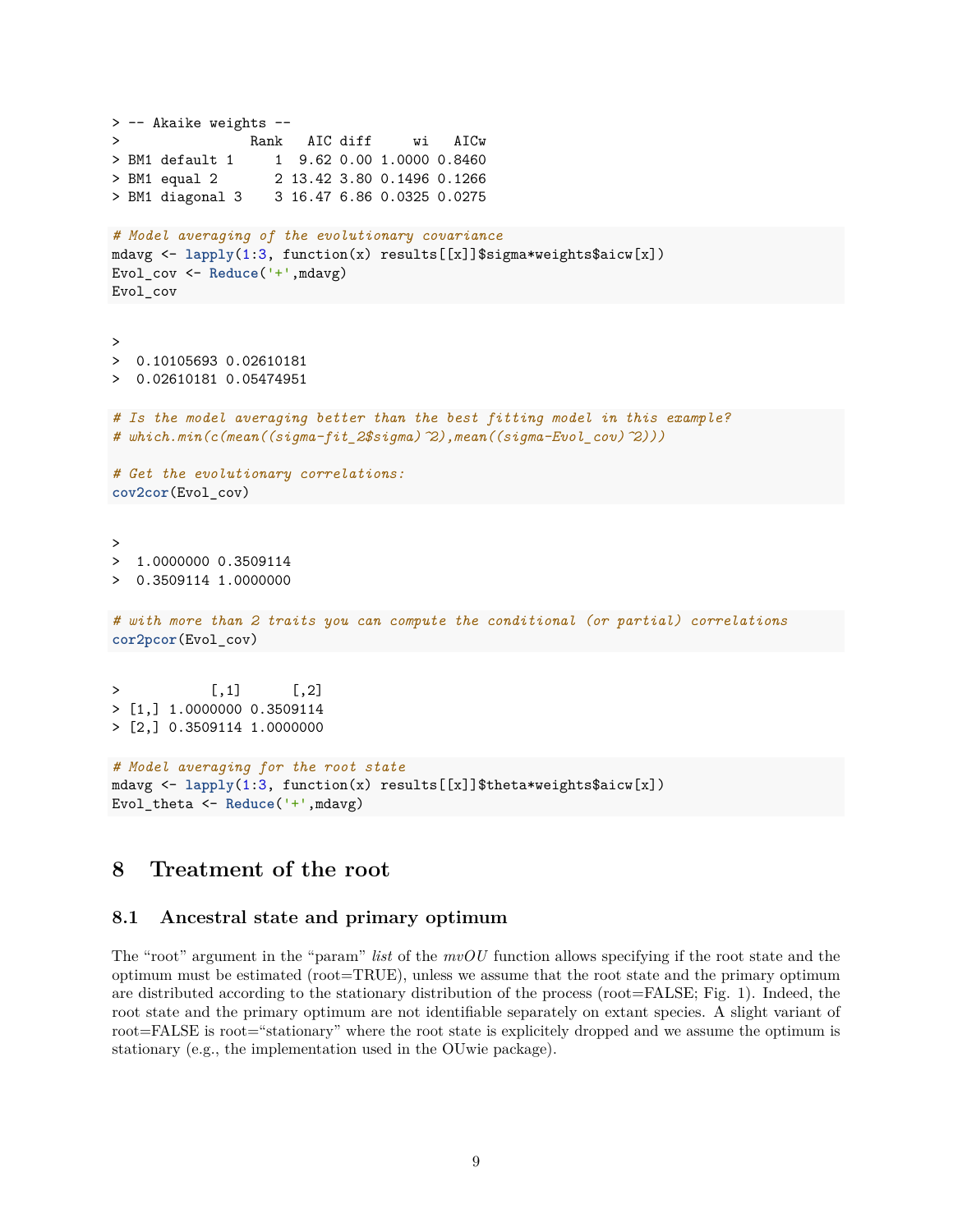

**Fig. 1.** *Treatment of the root state options in the* mvOU *and* mvBM *functions. For the OU process, when root=FALSE the ancestral state at the root is directly derived from the oldest regime state (the ancestral state and the optimum are not estimated separately). With root=TRUE the ancestral state and the optimum are explicitely estimated. It should be noted that the root=TRUE option provides unreliable estimates without fossil data. For the BM model, the smean=TRUE option estimates a single ancestral state (the phylogenetic mean) while smean=FALSE estimates separates phylogenetic means*

```
set.seed(100)
tree<-rtree(100)
# Simulate the traits
alpha<-matrix(c(0.2,0.05,0.05,0.1),2)
sigma<-matrix(c(0.1,0.05,0.05,0.1),2)
theta<-c(0,2,0,1.3)
data<-mvSIM(tree, param=list(sigma=sigma, alpha=alpha,
                             theta=theta, root=TRUE), model="OU1", nsim=1)
mvOU(tree, data, model="OU1", param=list(root=TRUE))
```
For the *mvOUTS* function, the path from the initial state to the optimum is explicitely estimated (*root=TRUE*, the default value), otherwise the ancestral (initial) state and the optimum are assumed to be the same (*root=FALSE*).

```
# timeseries
ts < -0.49sigma<-matrix(c(0.1,0.05,0.05,0.1),2)
alpha <- matrix(c(1,0.5,0.5,0.8),2,2)
theta<-c(0,2,0,1)
data<-mvSIM(ts, param=list(sigma=sigma, alpha=alpha,
                             theta=theta, root=TRUE), model="OUTS", nsim=1)
mvOUTS(ts, data, param=list(root=TRUE))
mvOUTS(ts, data, param=list(root=FALSE))
```
#### <span id="page-9-0"></span>**8.2 Multiple phylogenetic means**

The "smean" argument in the "param" *list* of the *mvBM* function allows estimating either one ancestral state (smean=TRUE) for the whole tree (even if there are multiple regime states) or multiple ancestral states (one for each regimes; smean=FALSE). Note: contrary to the OU model, the reconstructed history of the discrete state doesn't affect the model fit.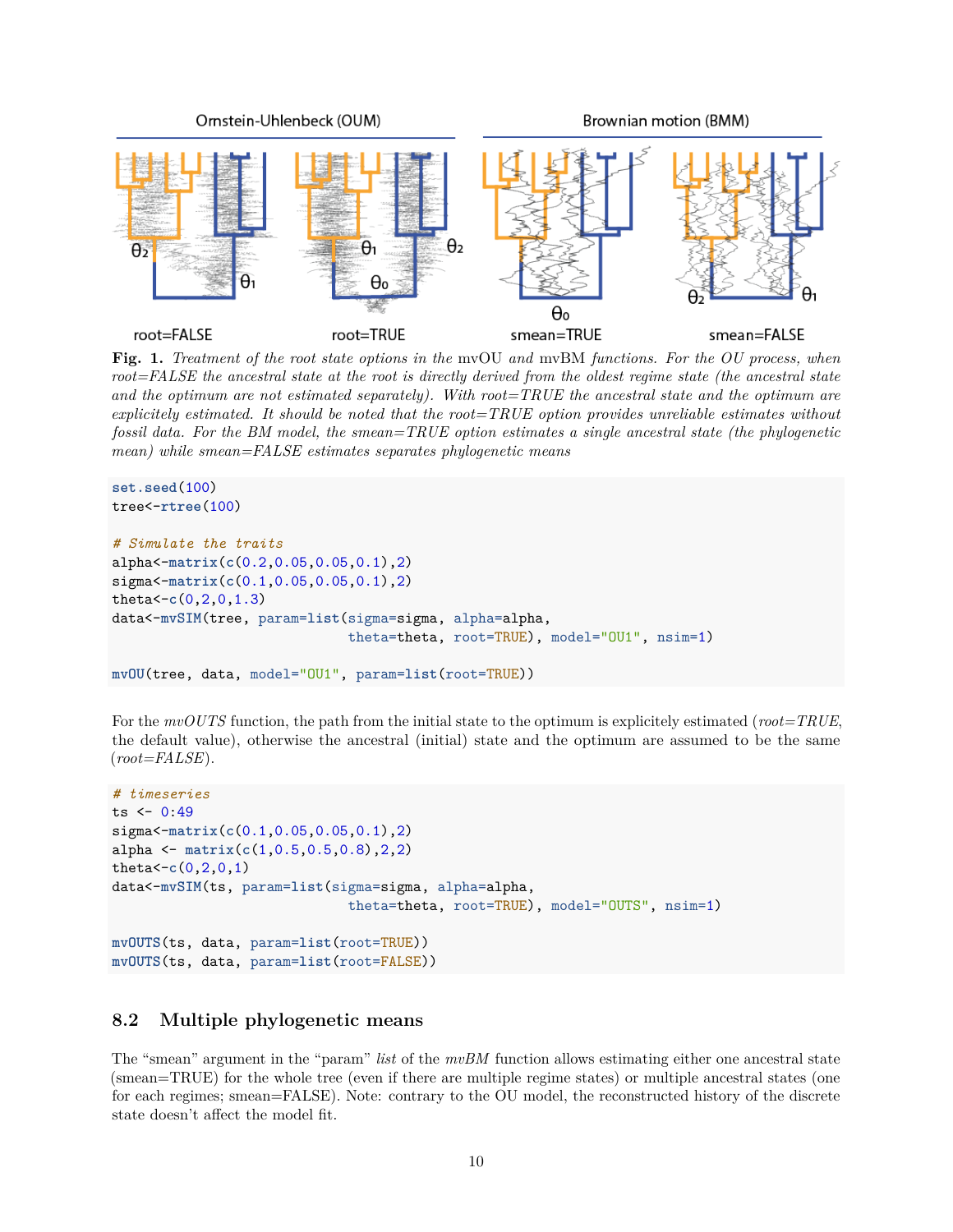When differences between group/regime states are only related to the phylogenetic mean, a multiple rate model can be misleadingly preferred over a single rate model:

```
# BM model with two selective regimes
set.seed(1)
tree<-pbtree(n=50)
# Setting the regime states of tip species
sta<-as.vector(c(rep("Forest",20),rep("Savannah",30))); names(sta)<-tree$tip.label
# Making the simmap tree with mapped states
tree<-make.simmap(tree,sta , model="ER", nsim=1)
# Simulate the traits
sigma<-matrix(c(0.1,0.05,0.05,0.1),2)
theta<-c(0,2,0,2)
data<-mvSIM(tree, param=list(sigma=sigma, theta=theta, smean=FALSE), model="BM1", nsim=1)
# fit the models with and without multiple phylogenetic mean, and different rates matrix
fit_1 <- mvBM(tree, data, model="BM1")
fit_2 <- mvBM(tree, data, model="BMM")
fit_3 <- mvBM(tree, data, model="BM1", param=list(smean=FALSE))
fit_4 <- mvBM(tree, data, model="BMM", param=list(smean=FALSE))
```
Unless we consider the multiple mean models, the multiple rate matrix is misleadingly preferred  $(\Delta AIC>4)$ over the single rate matrix (the generating) model.

```
# Compare the fitted models.
results <- list(fit_1,fit_2,fit_3,fit_4)
aicw(results, aicc=TRUE)
```
> -- Akaike weights -- > Rank AIC diff wi AICw > BM1 default 3 1 50.5 0.00 1.000 0.898 > BMM default 4 2 54.8 4.34 0.114 0.102 > BMM default 2 3 101.9 51.40 0.000 0.000 > BM1 default 1 4 106.8 56.33 0.000 0.000

#### <span id="page-10-0"></span>**8.3 Directional trends**

The "trend" argument in the "param" *list* allows estimating a BM model with a trend (in either *mvBM* or *mvRWTS*). It should be noted that with *mvBM*, a trend can be estimated reliably only on non-ultrametric trees.

```
# Simulated dataset
set.seed(1)
# Generating a random non-ultrametric tree
tree<-rtree(100)
# Simulate the traits
sigma<-matrix(c(0.1,0.05,0.05,0.1),2)
theta< -c(0,0)
```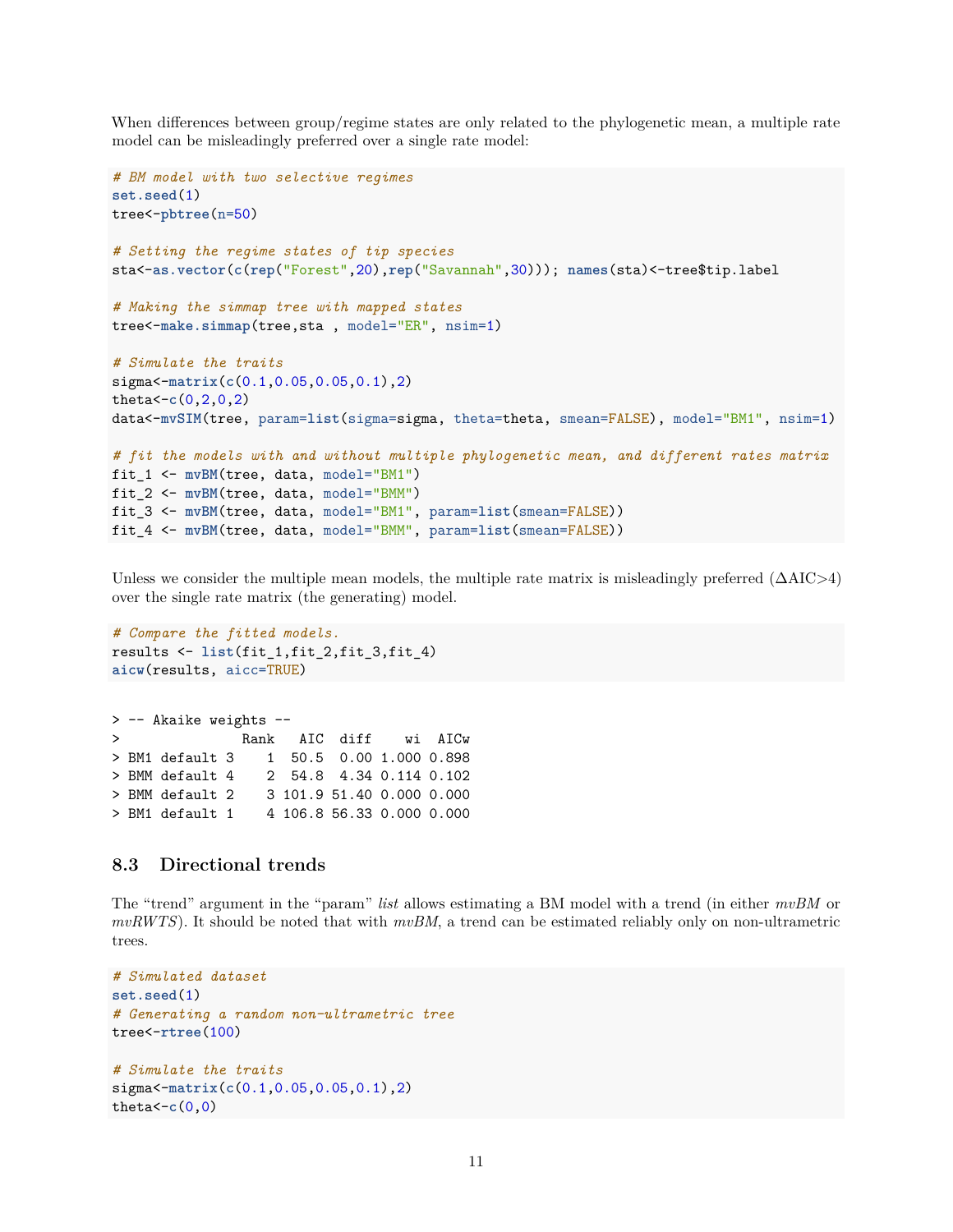```
trend<-c(0.2,0.2)
data<-mvSIM(tree, param=list(sigma=sigma, trend=trend, theta=theta,
                  names_traits=c("head.size","mouth.size")), model="BM1", nsim=1)
# model without trend
fit_1 <- mvBM(tree, data, param=list(trend=FALSE), model="BM1")
# model with independent trends
fit_2 <- mvBM(tree, data, param=list(trend=TRUE), model="BM1")
# model with similar trend for both traits
fit_3 <- mvBM(tree, data, param=list(trend=c(1,1)), model="BM1")
results <- list(fit_1,fit_2,fit_3)
aicw(results)
> -- Akaike weights --
> Rank AIC diff wi AICw
> BM1 default 3 1 87.5 0.00 1.00000 0.721314
> BM1 default 2 2 89.4 1.91 0.38533 0.277944
> BM1 default 1 3 101.2 13.76 0.00103 0.000742
# are the differences between trends significant?
LRT(fit_2,fit_3) # No... as expected
> -- Log-likelihood Ratio Test --
> Model BM1 versus BM1
> Number of degrees of freedom : 1
> LRT statistic: 0.09268642 p-value: 0.7607893
> ---
```

```
> Signif. codes: 0 '***' 0.001 '**' 0.01 '*' 0.05 '.' 0.1 ' ' 1
```
In the same way we can fit a directional random walk on time-series data.

```
# Simulate the time serie and data
timeseries <- 0:49
error <- matrix(0, nrow=50, ncol=2); error[1,] <- 0.001
data<-mvSIM(timeseries , error=error, model="RWTS",
           param=list(sigma=sigma, theta=theta, trend=trend), nsim=1)
```

```
# plot the time serie
matplot(data, type="o", pch=1, xlab="Time (relative)")
```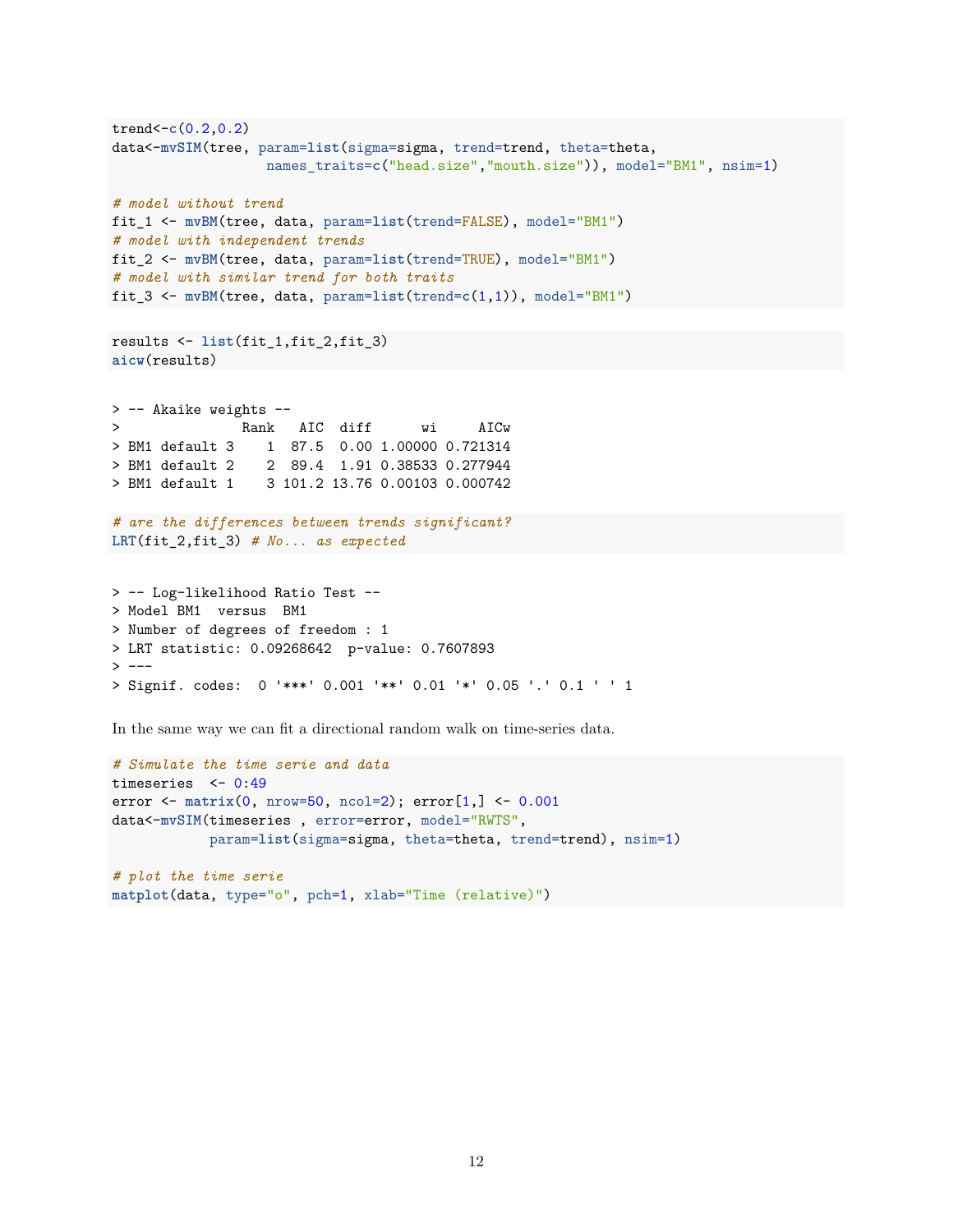

> Signif. codes: 0 '\*\*\*' 0.001 '\*\*' 0.01 '\*' 0.05 '.' 0.1 ' ' 1

Note that the theta parameters cannot be estimated analytically for the "trend" model (i.e., option root.mle=TRUE in the returned log-likelihood function)

# <span id="page-12-0"></span>**9 Constraints**

#### <span id="page-12-1"></span>**9.1 Overview of the various constraint parameterizations in mvMORPH**

Comparison of constrained models allows testing various evolutionary hypotheses such as independent evolution, comparing evolutionary rates between traits, common structure, phenotypic integration, . . . etc. The constraint methods currently available on mvMORPH are the following (see also Fig. 2):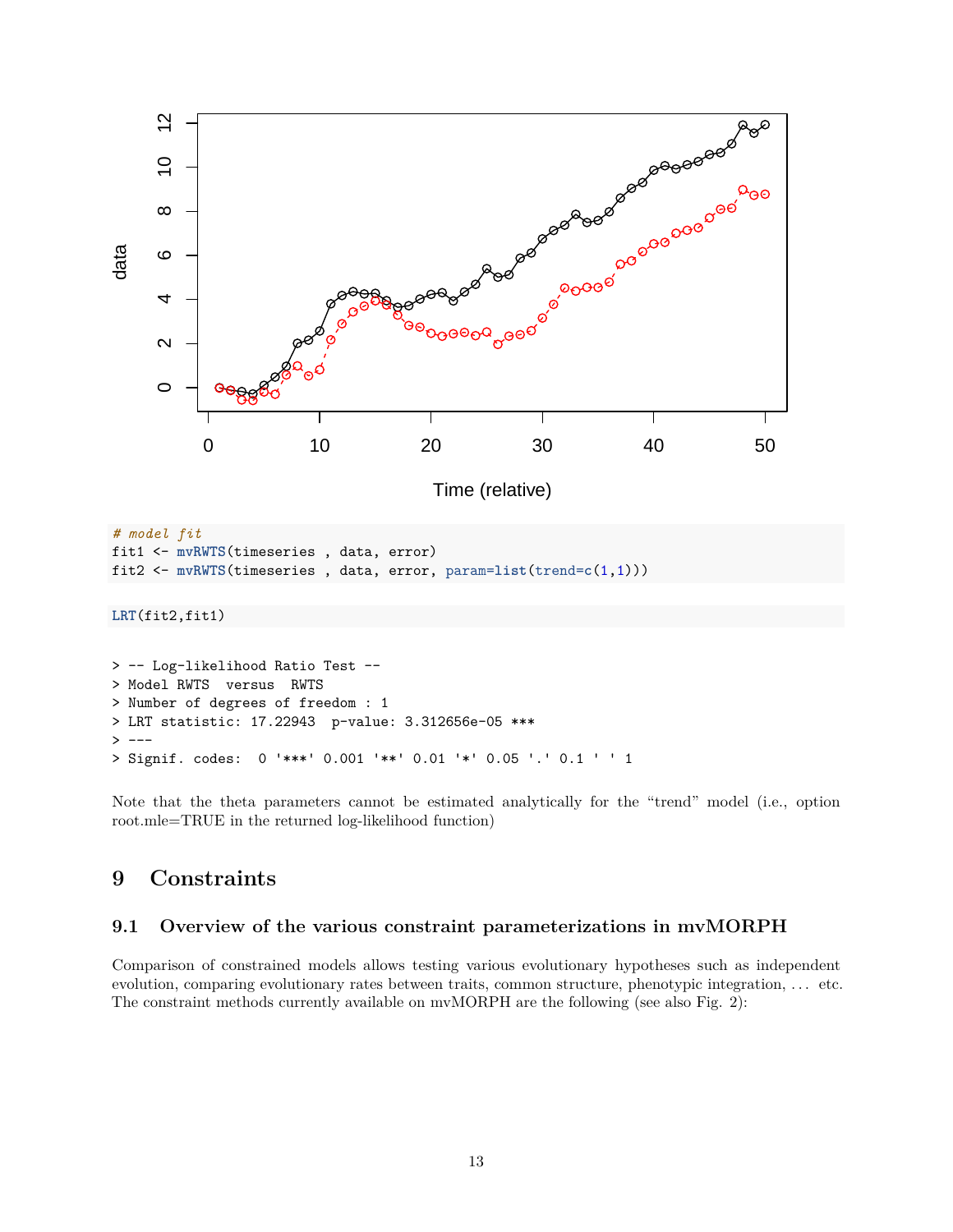

**Fig. 2.** *Bivariate representation of the covariance constraints used in mvMORPH.*

- **"default"**: no constraint imposed on the structure of the rate (evolutionary variance and covariance) matrix
- **"diagonal"**: there are no evolutionary covariance between traits  $\rightarrow$  the rate matrix is diagonal.
- **"equaldiagonal"**: there are no evolutionary covariance and the traits share the same variance.
- **"equal"**: the traits covaries and share the same variance (or evolutionary rate).
- **"proportional"** (only with "BMM"): the rate matrices are proportional for different regimes/states mapped on the tree.
- **"correlation"** (only with "BMM"): the rate matrices share the same correlations between traits for different regimes/states mapped on the tree.
- "variance" (only with "BMM"): the rate matrices share the same variances (rates) between regimes/states mapped on the tree.
- "shared" (only with "BMM"): the rate matrices share the same eigen-vectors (orientations) between regimes/states mapped on the tree.
- **"user"**: the design of the rate matrix is directly defined by the user. Note that for 2 traits, all the combinations are readily available from the default methods. See example below.

#### <span id="page-13-0"></span>**9.2 "User-defined" constraints**

**User-defined** constraints are done by providing a symmetric square matrix with integer values taken as indices of the parameters. To constrain covariance values to zero, the user must use **NA** values as indices. Because a covariance matrix must be symmetric positive definite, negative eigenvalues are automatically shrunk to a specified tolerance value  $(=1)$ . This value can be changed through the "param" *list* with the "tol" argument. This value must be changed with various estimates (e.g.  $1e-5$ ,  $10...$ ) if convergence of the optimizer has not been achieved. The alternative optimization methods may help. **The "subplex" optimization method is advised**.

```
set.seed(14)
# Generating a random tree
tree<-pbtree(n=50)
# Simulate 3 traits
sigma <- matrix(c(0.01,0.005,0.003,0.005,0.01,0.003,0.003,0.003,0.01),3)
```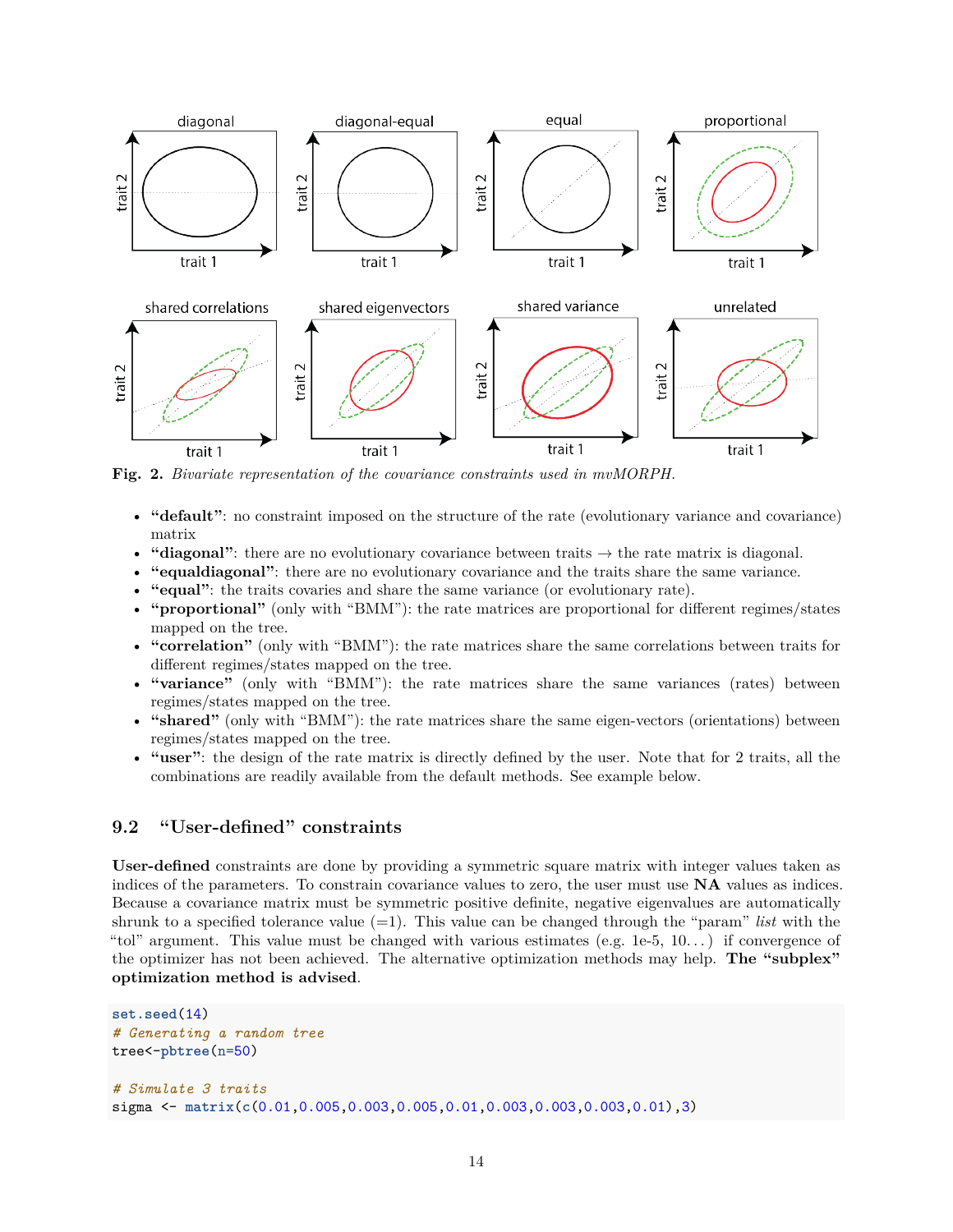```
theta<-c(0,0,0)
data<-mvSIM(tree, model="BM1", nsim=1, param=list(sigma=sigma, theta=theta))
# Fit user-defined contrained model
user_const <- matrix(c(1,4,4,4,2,5,4,5,3),3)
fit1 <- mvBM(tree, data, model="BM1", method="pic"
             , param=list(constraint=user_const), optimization="subplex")
# only rates/variances are changing
user_const <- matrix(c(1,3,3,3,2,3,3,3,2),3)
fit2 <- mvBM(tree, data, model="BM1", param=list(constraint=user_const)
             , method="pic", optimization="subplex")
# Some covariances constrained to zero
user_const <- matrix(c(1,4,4,4,2,NA,4,NA,3),3)
print(user_const)
> [,1] [,2] [,3]
> [1,] 1 4 4
> [2,] 4 2 NA
> [3,] 4 NA 3
fit3 <- mvBM(tree, data, model="BM1", method="pic"
             , param=list(constraint=user_const), optimization="subplex")
> Efficient parameterization is not yet implemented for user-defined constraints
> Please check the results carefully!!
> successful convergence of the optimizer
> a reliable solution has been reached
>
> -- Summary results for user-defined BM1 constrained model --
> LogLikelihood: 139.604
> AIC: -265.2081> AICc: -264.4194> 7 parameters
\rightarrow> Estimated rate matrix
> _______________________
>
> 0.009578262 0.003477324 0.003477324
> 0.003477324 0.008081386 0.000000000
> 0.003477324 0.000000000 0.009608153
>
> Estimated root state
> _______________________
>
> theta: -0.02649558 -0.03074231 -0.1410038
```
Note: the user-defined option can also be used with the *decomp* or *decompSigma* argument for the OU processes (see below). The diagonal elements are automatically squared to obtain positive definite matrices or positive eigenvalues.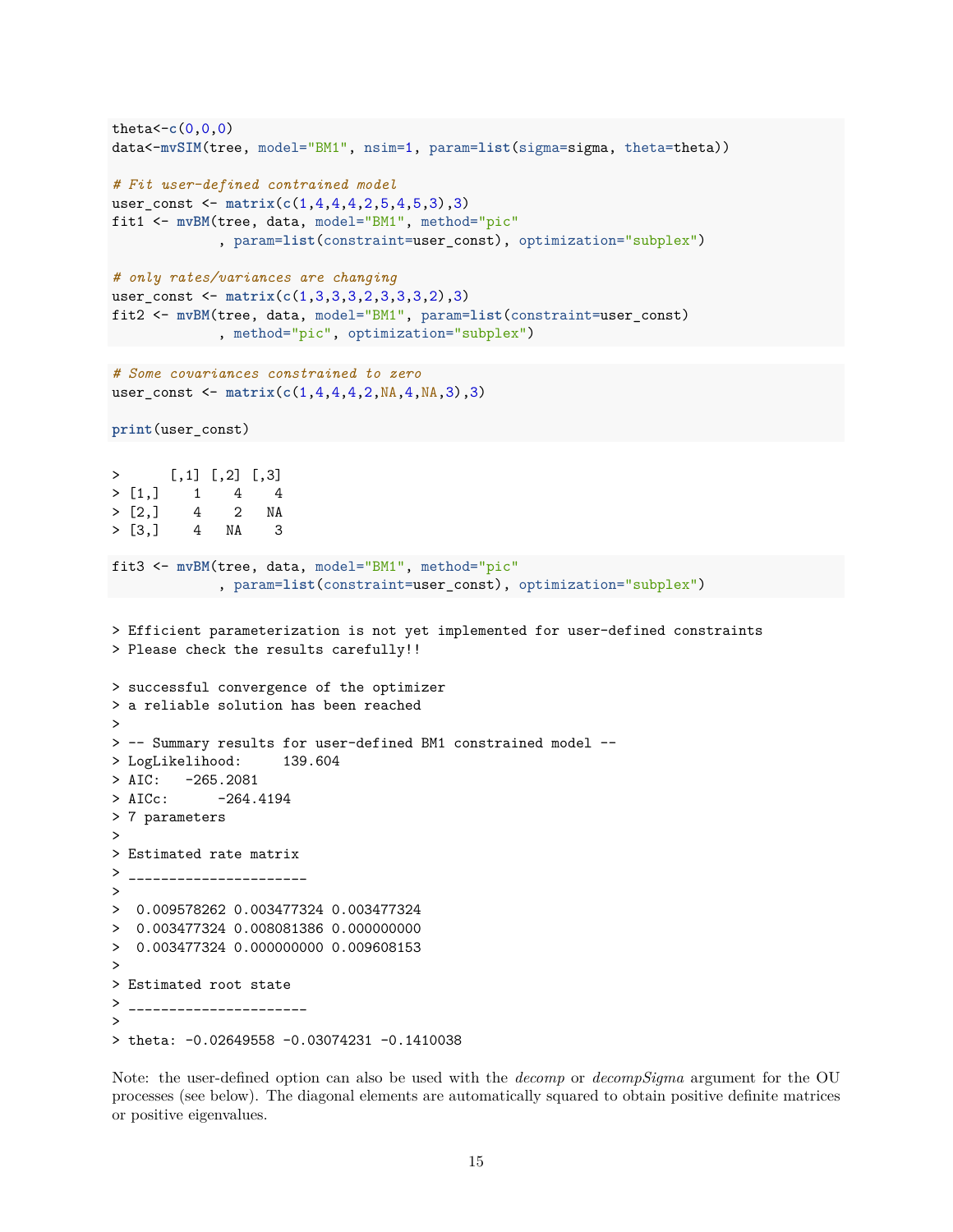# <span id="page-15-0"></span>**10 The "param" list**

The "param" *list* argument allows specifying multiple options in **mvMORPH** functions (starting value estimate for the optimization, constraints, matrix parameterization. . . )

#### <span id="page-15-1"></span>**10.1 The "decomp" and "decompSigma" options**

These options allow specifying the matrix parameterization used for the alpha (A) and dispersion (R)  $(R = \Sigma^T \Sigma)$  matrices of parameters for the Ornstein-Uhlenbeck process:

$$
dX(t) = A(\theta(t) - X(t))dt + \Sigma dW(t)
$$

and Brownian motion:

 $dX(t) = \Sigma dW(t)$ 

For symmetric matrices (e.g., the variance-covariance matrix of the multivariate Brownian motion  $R = \Sigma^T \Sigma$ ), **mvMORPH** uses various parameterizations to ensure the positive definiteness such as *decomp="cholesky"*, *decomp="spherical"* or *decomp="eigen+"*. The *decomp="eigen"* option parameterizes a symmetric matrix. For the  $mvOU$  function, the sigma matrix parameterization is controlled by the *decompSigma* argument; e.g., *decompSigma="cholesky"*.

Symmetric matrices are parameterized by  $p(p+1)/2$  parameters. The first  $p(p-1)/2$  parameters are used to compute the cholesky factors of spherical angles, or the orthogonal matrices; the next *p* parameters are the eigenvalues (in "eigen") or the standard deviations (in "spherical"). The bivariate case is illustrated here:

**Cholesky decomposition**: *decomp="cholesky"*

$$
R/A = \begin{bmatrix} l_{11} & 0 \\ l_{21} & l_{22} \end{bmatrix} \begin{bmatrix} l_{11} & 0 \\ l_{21} & l_{22} \end{bmatrix}^T
$$

**Separation strategy**: *decomp="spherical"*

$$
R/A = \begin{bmatrix} \sqrt{\nu_1} & 0 \\ 0 & \sqrt{\nu_2} \end{bmatrix} \left( \begin{bmatrix} 1 & \cos(\theta_1) \\ 0 & \sin(\theta_1) \end{bmatrix}^T \begin{bmatrix} 1 & \cos(\theta_1) \\ 0 & \sin(\theta_1) \end{bmatrix} \right) \begin{bmatrix} \sqrt{\nu_1} & 0 \\ 0 & \sqrt{\nu_2} \end{bmatrix}
$$

**Eigen decomposition**: *decomp="eigen"*

$$
R/A = \begin{bmatrix} \cos(\theta_1) & -\sin(\theta_1) \\ \sin(\theta_1) & \cos(\theta_1) \end{bmatrix} \begin{bmatrix} \lambda_1 & 0 \\ 0 & \lambda_2 \end{bmatrix} \begin{bmatrix} \cos(\theta_1) & -\sin(\theta_1) \\ \sin(\theta_1) & \cos(\theta_1) \end{bmatrix}^T
$$

or to force the eigenvalues to be positive (mandatory for the sigma matrix):

$$
R/A = \begin{bmatrix} \cos(\theta_1) & -\sin(\theta_1) \\ \sin(\theta_1) & \cos(\theta_1) \end{bmatrix} \begin{bmatrix} \log(\lambda_1) & 0 \\ 0 & \log(\lambda_2) \end{bmatrix} \begin{bmatrix} \cos(\theta_1) & -\sin(\theta_1) \\ \sin(\theta_1) & \cos(\theta_1) \end{bmatrix}^T
$$

For the OU process, the alpha matrix can be more general. Matrix parameterization such as singular value decomposition (*decomp="svd"*), QR (*decomp="qr"*), or Schur decomposition (*decomp="schur"*) are nevertheless used to generate decomposable and real matrices. The *decomp="svd+"*, *decomp="qr+"*, and *decomp="schur+"* options forces the eigenvalues to be positive by taking their logarithm, and ensure uniqueness for the QR factorization. These matrices are parameterized by  $p^2$  parameters. The first  $p(p-1)/2$ parameters are used to compute the first orthogonal matrix, while the next *p* parameters are used for the eigenvalues ("svd") or diagonal values of the upper triangular matrix ("qr" and "schur"). The last *p(p-1)/2* parameters are used to compute the second othogonal matrix ("svd"), or to fill the upper off-diagonal of the triangular matrix in the "schur" and "qr" parameterizations.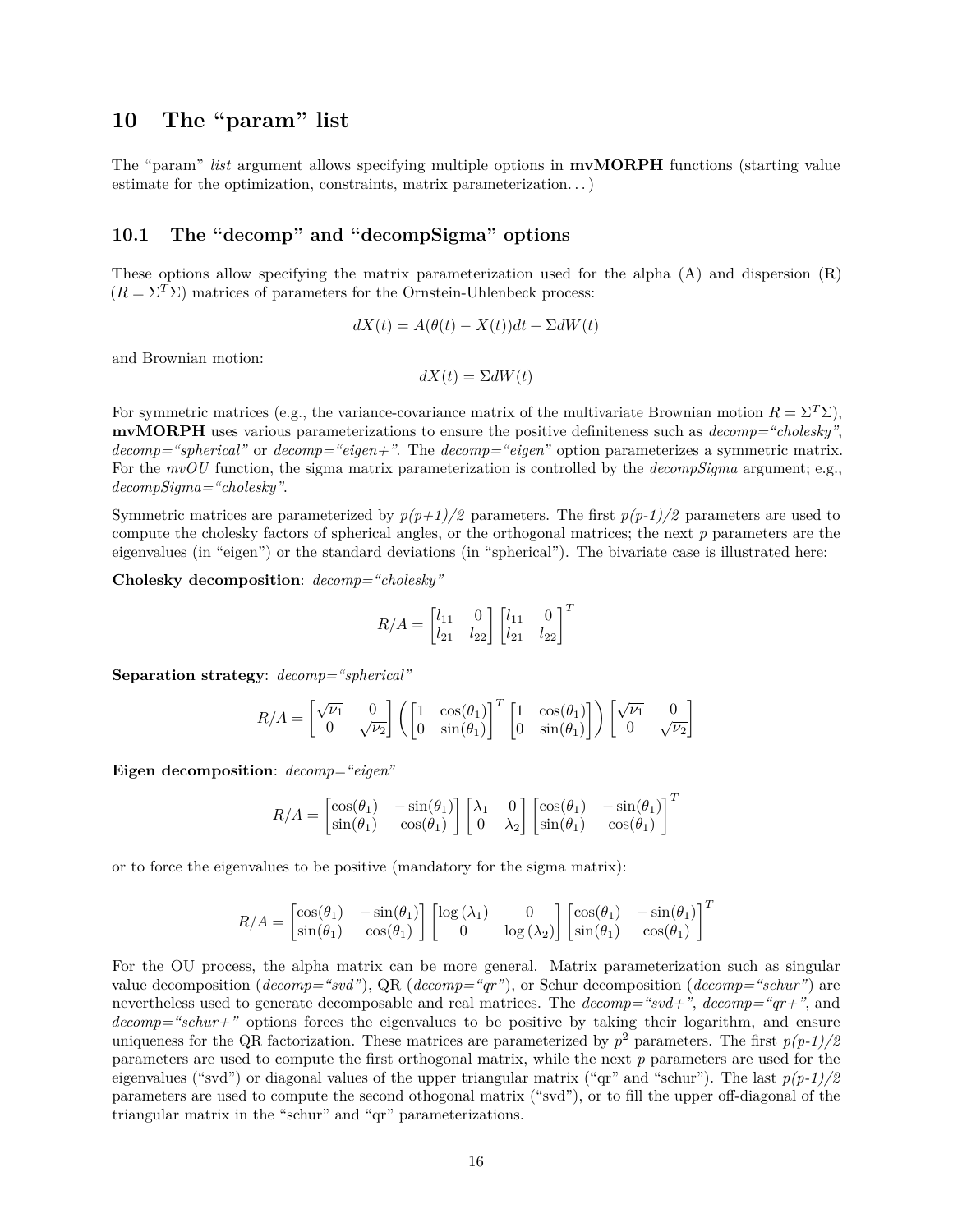**Singular Value Decomposition (SVD)**: *decomp="svd"*

$$
A = \begin{bmatrix} \cos(\theta_1) & -\sin(\theta_1) \\ \sin(\theta_1) & \cos(\theta_1) \end{bmatrix} \begin{bmatrix} \lambda_1 & 0 \\ 0 & \lambda_2 \end{bmatrix} \begin{bmatrix} \cos(\theta_2) & -\sin(\theta_2) \\ \sin(\theta_2) & \cos(\theta_2) \end{bmatrix}^T
$$

**QR decomposition**: *decomp="qr"*

$$
A = \begin{bmatrix} \cos(\theta_1) & -\sin(\theta_1) \\ \sin(\theta_1) & \cos(\theta_1) \end{bmatrix} \begin{bmatrix} \lambda_1 & \theta_2 \\ 0 & \lambda_2 \end{bmatrix}
$$

**Schur decomposition**: *decomp="Schur"*

$$
A = \begin{bmatrix} \cos(\theta_1) & -\sin(\theta_1) \\ \sin(\theta_1) & \cos(\theta_1) \end{bmatrix} \begin{bmatrix} \lambda_1 & \theta_2 \\ 0 & \lambda_2 \end{bmatrix} \begin{bmatrix} \cos(\theta_1) & -\sin(\theta_1) \\ \sin(\theta_1) & \cos(\theta_1) \end{bmatrix}^T
$$

Finally, the alpha matrix can be diagonal (independent effects) or triangular. Triangular parameterizations are for instance used on time-series forecasting to determine if a given variable is helpful in predicting a second one (the so-called Granger causality; e.g., the lower process drives the upper one for an upper triangular matrix). Similarly to symmetric matrices, upper and lower triangular matrices are parameterized by  $p(p+1)/2$ parameters. The first  $p(p-1)/2$  parameters are used for the upper or lower off-diagonal of the matrices, while the next *p* parameters are in the diagonal.

**Diagonal**: *decomp="diagonal"*

$$
R/A = \begin{bmatrix} \sqrt{d_{11}} & 0\\ 0 & \sqrt{d_{22}} \end{bmatrix} \begin{bmatrix} \sqrt{d_{11}} & 0\\ 0 & \sqrt{d_{22}} \end{bmatrix}^T
$$

**Upper triangular**: *decomp="upper"*

$$
A = \begin{bmatrix} \log\left(d_{11}\right) & u_{12} \\ 0 & \log\left(d_{22}\right) \end{bmatrix}
$$

**Lower triangular**: *decomp="lower"*

$$
A = \begin{bmatrix} \log\left(d_{11}\right) & 0\\ l_{21} & \log\left(d_{22}\right) \end{bmatrix}
$$

*Note: so far, the package can't handle matrices with similar eigenvalues (e.g., the diagonal values must be slightly different in a triangular matrix).*

Non-symmetric matrices can be used to test, for example, hypotheses of evolutionary lag (see chunk of code below). That is, one trait is chasing the optimum of the second one with a sufficient lag to be detected (a triangular matrix), while if the tracking is fast enough a "symmetric" model will be preferred. It should be noted that on ultrametric trees it's difficult to estimate accurately the path from the ancestral state toward the primary optimum and therefore it's hard to test such kind of process with the "OU1" model. For the "OUM" model on ultrametric trees, the path from the first optimum to the other one between traits is compared, which makes the model identifiable.

```
set.seed(14)
tree <- rtree(50)
alpha<-matrix(c(0.6,0,-0.6,0.3),2)
sigma<-matrix(c(0.01,0.005,0.005,0.01),2)
theta \leq matrix(c(0,1,0,1.3),2)# Simulate two correlated traits evolving along the phylogeny
```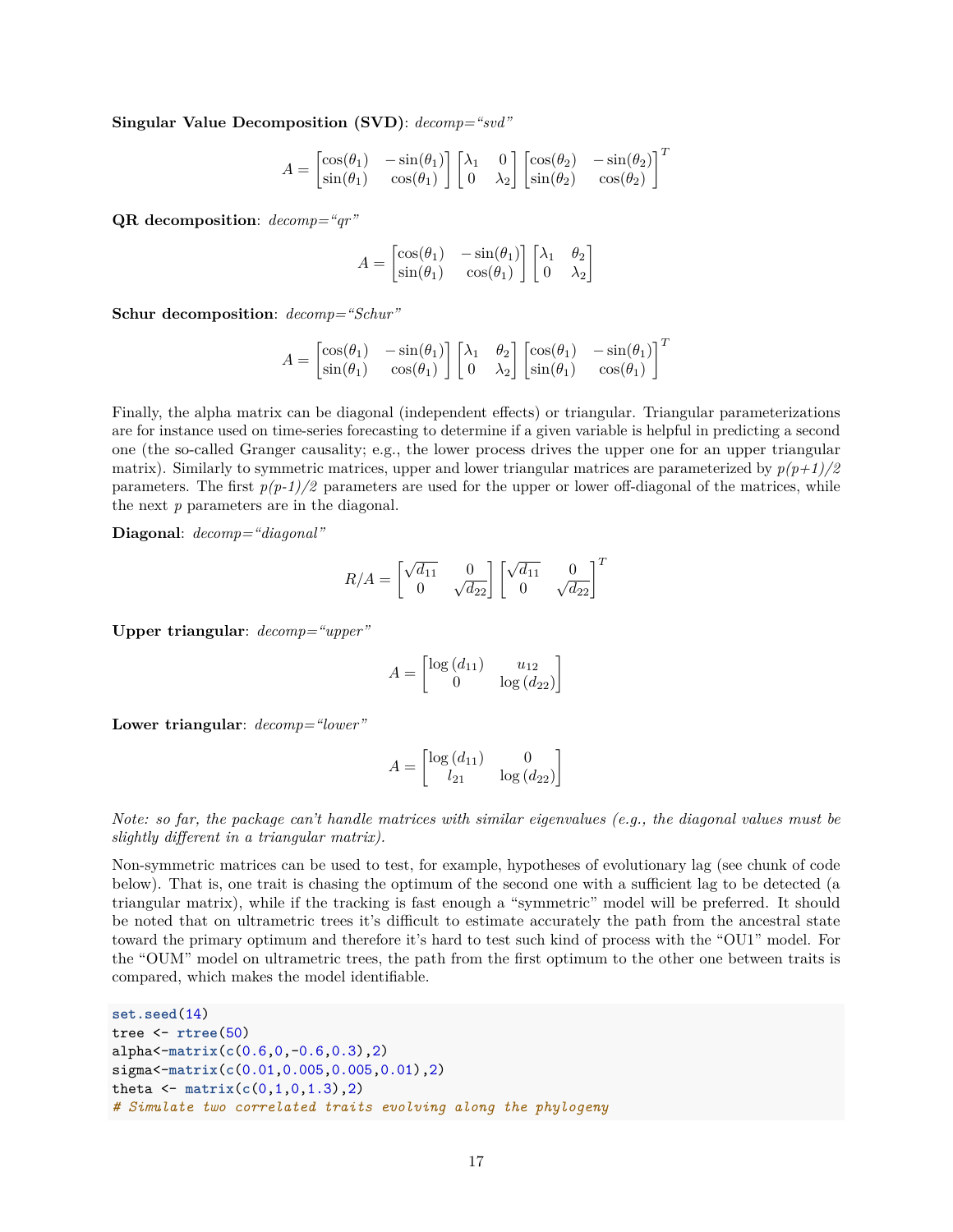```
# e.g. brain size is lagging behind body-size
# as in Deaner & Nunn 1999 - PRSB
data<-mvSIM(tree,nsim=1, model="0U1",
           param=list(sigma=sigma, alpha=alpha, theta=theta, root=TRUE,
                      names traits=c("brain-size","body-size")))
# No detectable lag:
fit_1 <- mvOU(tree, data, model="OU1", param=list(root=TRUE))
# Brain size lag behind body size (the simulated model!)
fit_2 <- mvOU(tree, data, model="OU1", param=list(decomp="upper", root=TRUE))
# Body size lag behind brain-size
fit_3 <- mvOU(tree, data, model="OU1", param=list(decomp="lower", root=TRUE))
results <- list(fit_1, fit_2, fit_3)
aicw(results)
> -- Akaike weights --
> Rank AIC diff wi AICw
```
> OU1 2 1 -231 0.00 1.00e+00 9.39e-01 > OU1 3 2 -226 5.48 6.47e-02 6.08e-02 > OU1 1 3 -211 20.19 4.14e-05 3.89e-05

User-defined constraints on the matrix parameterizations are allowed (but user should check convergence and try with different methods; see the "constraints" section above):

```
# try user defined constraints
set.seed(100)
ts \leq 50
timeseries <- 0:ts
sigma <- matrix(c(0.01,0.005,0.003,0.005,0.01,0.003,0.003,0.003,0.01),3)
# upper triangular matrix with effect of trait 2 on trait 1.
alpha <- matrix(c(0.4,0,0,-0.5,0.3,0,0,0,0.2),3,3)
theta <- matrix(c(0,0,0,1,0.5,0.5),byrow=T, ncol=3); root=TRUE
data <- mvSIM(timeseries , model="OUTS", param=list(alpha=alpha,
              sigma=sigma, theta=theta, root=root,
              names_traits=c("sp 1", "sp 2", "sp 3")))
# plot
matplot(data, type="o", pch=1, xlab="Time (relative)")
legend("bottomright", inset=.05, legend=colnames(data), pch=19, col=c(1,2,3), horiz=TRUE)
```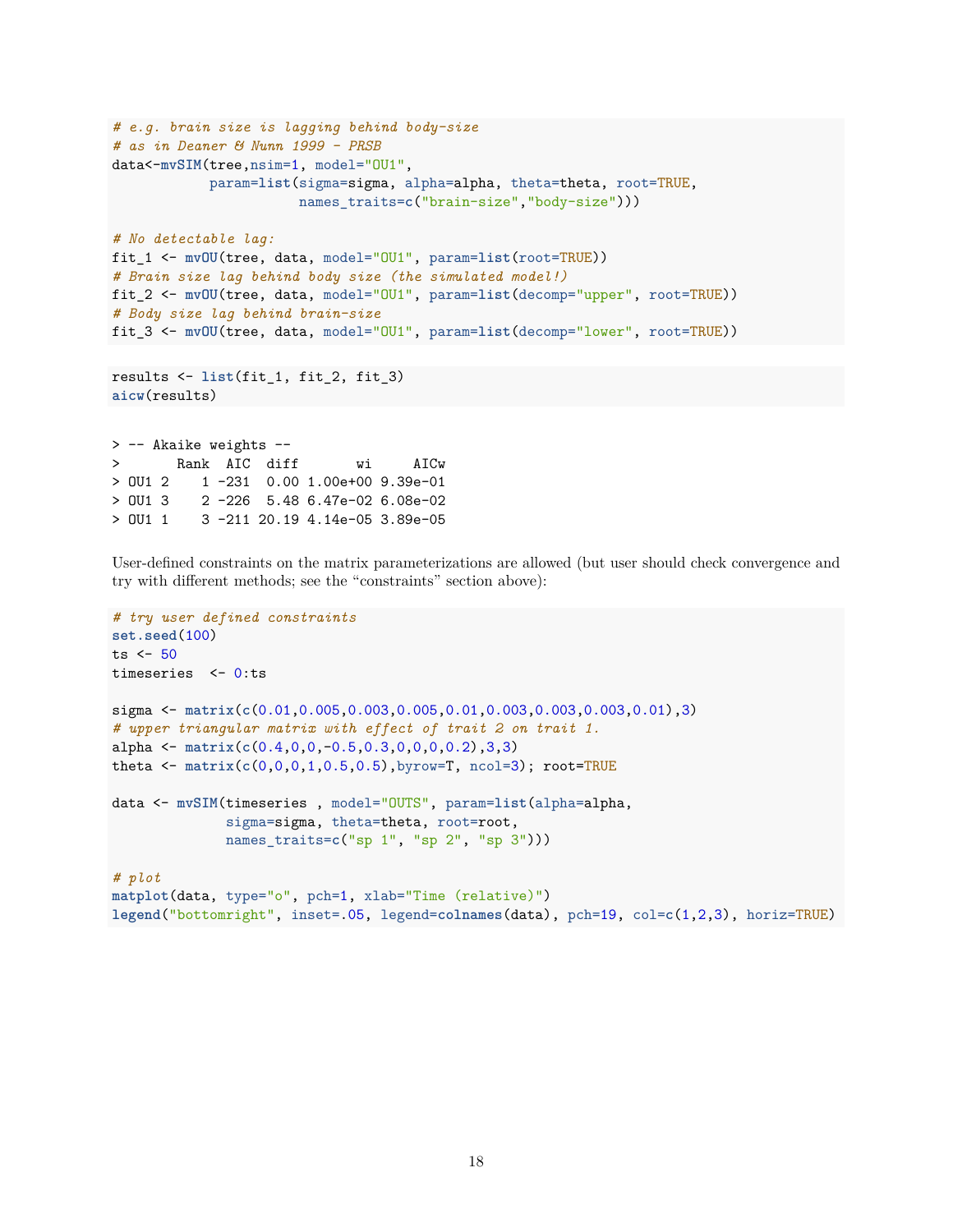

Then provide a matrix of integer indices specifying the target structure:

```
# define an user constrained drift matrix
indice <- matrix(NA,3,3)
diag(indice) <- c(1,2,3)
indice[1,2] <- 4
# fit the models
fit_1 <- mvOUTS(timeseries , data, param=list(vcv="fixedRoot", decomp=indice))
fit_2 <- mvOUTS(timeseries , data, param=list(vcv="fixedRoot", decomp="diagonal"))
```

```
LRT(fit_1, fit_2)
```
## <span id="page-18-0"></span>**10.2 the "vcv" argument**

For the Ornstein-Uhlenbeck process (OU), the variance-covariance matrix (vcv) is conditioned depending on how the root is treated. The *vcv="randomRoot"* option assumes that the root is a random variable with the distribution of the stationary process; the *vcv="fixedRoot"* option assumes that the root state is a fixed parameter. While the computation of the "randomRoot" variance-covariance is faster, we cannot use it with the *method="sparse"* option to compute the log-likelihood. However when the process is stationary (i.e., when the alpha value/eigenvalues are large enough) both approaches should converge to the same results:

```
set.seed(1)
# simulate a tree scaled to unit length
tree <- pbtree(n=100, scale=1)
theta <- c(0,2) # the ancestral state and the optimum
sigma <-1alpha <- 0.1 # large half-life
trait <- mvSIM(tree, nsim=1, model="OU1",
               param=list(theta=theta, sigma=sigma, alpha=alpha, root=TRUE))
```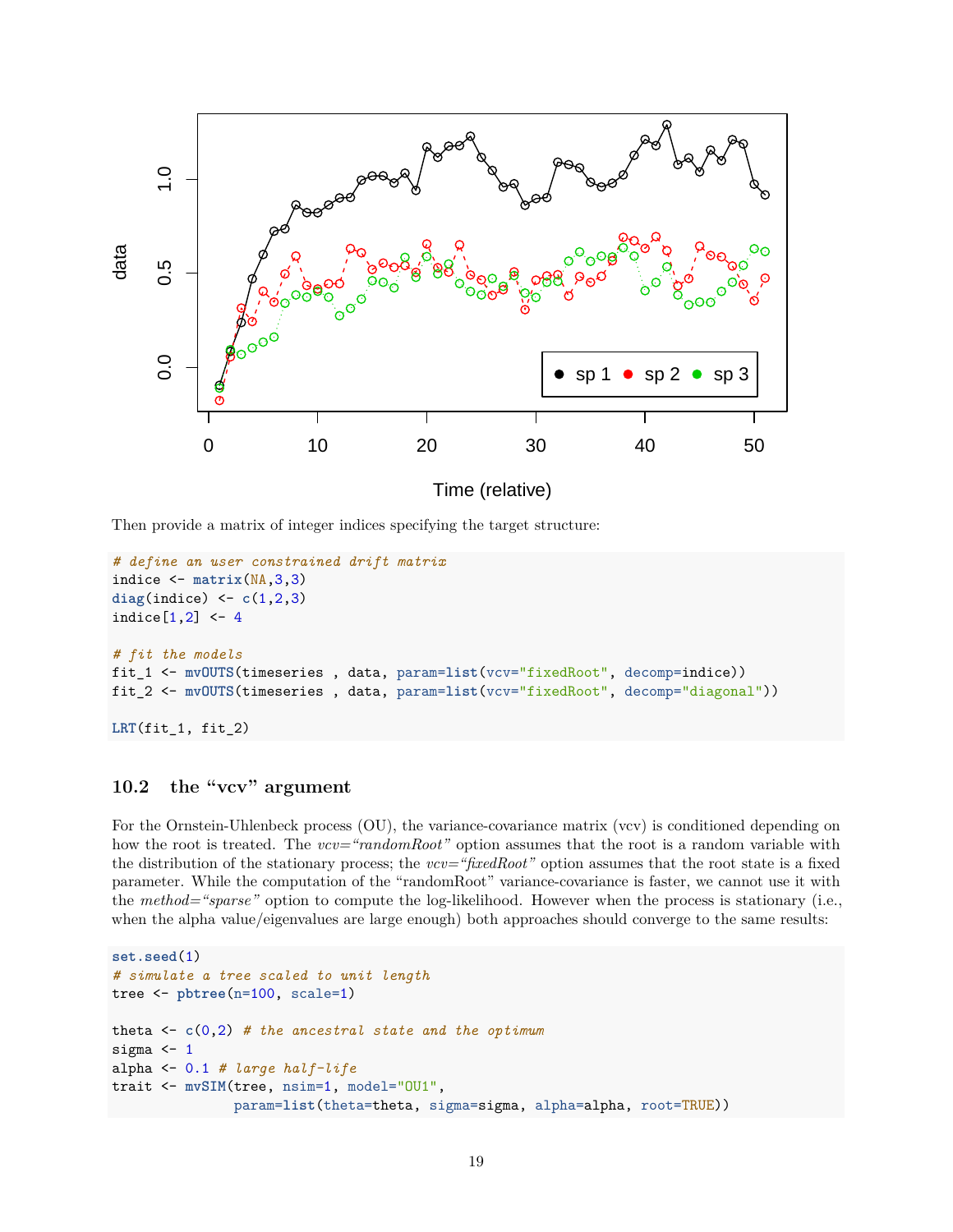```
# fit the models
fit_1 <- mvOU(tree, trait, model="OU1", param=list(vcv="randomRoot"))
fit_2 <- mvOU(tree, trait, model="OU1", param=list(vcv="fixedRoot"))
# Simulate with a stronger effect
alpha <- 6 # small half-life ~10% of the tree height
trait <- mvSIM(tree, nsim=1, model="OU1",
              param=list(theta=theta, sigma=sigma, alpha=alpha, root=TRUE))
# fit the models
fit_3 <- mvOU(tree, trait, model="OU1", param=list(vcv="randomRoot"))
```

```
fit_4 <- mvOU(tree, trait, model="OU1", param=list(vcv="fixedRoot"))
```

```
# compare the log-likelihood
abs(logLik(fit_1))-abs(logLik(fit_2)) # large half-life
```
#### > [1] 2.034895

**abs**(**logLik**(fit\_3))-**abs**(**logLik**(fit\_4)) *# small half-life*

#### > [1] 0.0002828673

Note: when the strength of selection is high the theta/alpha estimates may be aberrant when using the "fixedRoot" option, particularly on ultrametric trees.

# <span id="page-19-0"></span>**11 Functions**

#### <span id="page-19-1"></span>**11.1 The loglikelihood function**

The log-likelihood function evaluated during the model fit can be accessed on objects of class "mvmorph" with the *\$llik()* expression.

```
set.seed(1)
tree <- pbtree(n=50)
# Simulate the traits
sigma<-matrix(c(0.1,0.05,0.05,0.1),2)
theta< -c(0,0)data<-mvSIM(tree, param=list(sigma=sigma, theta=theta), model="BM1", nsim=1)
# Fit the model
fit <- mvBM(tree, data, model="BM1")
# the loglik function (the order of parameter is printed:)
fit$llik
# Use the maximum likelihood parameters from the optimizer
par <- fit$param$opt$par
fit$llik(par)
```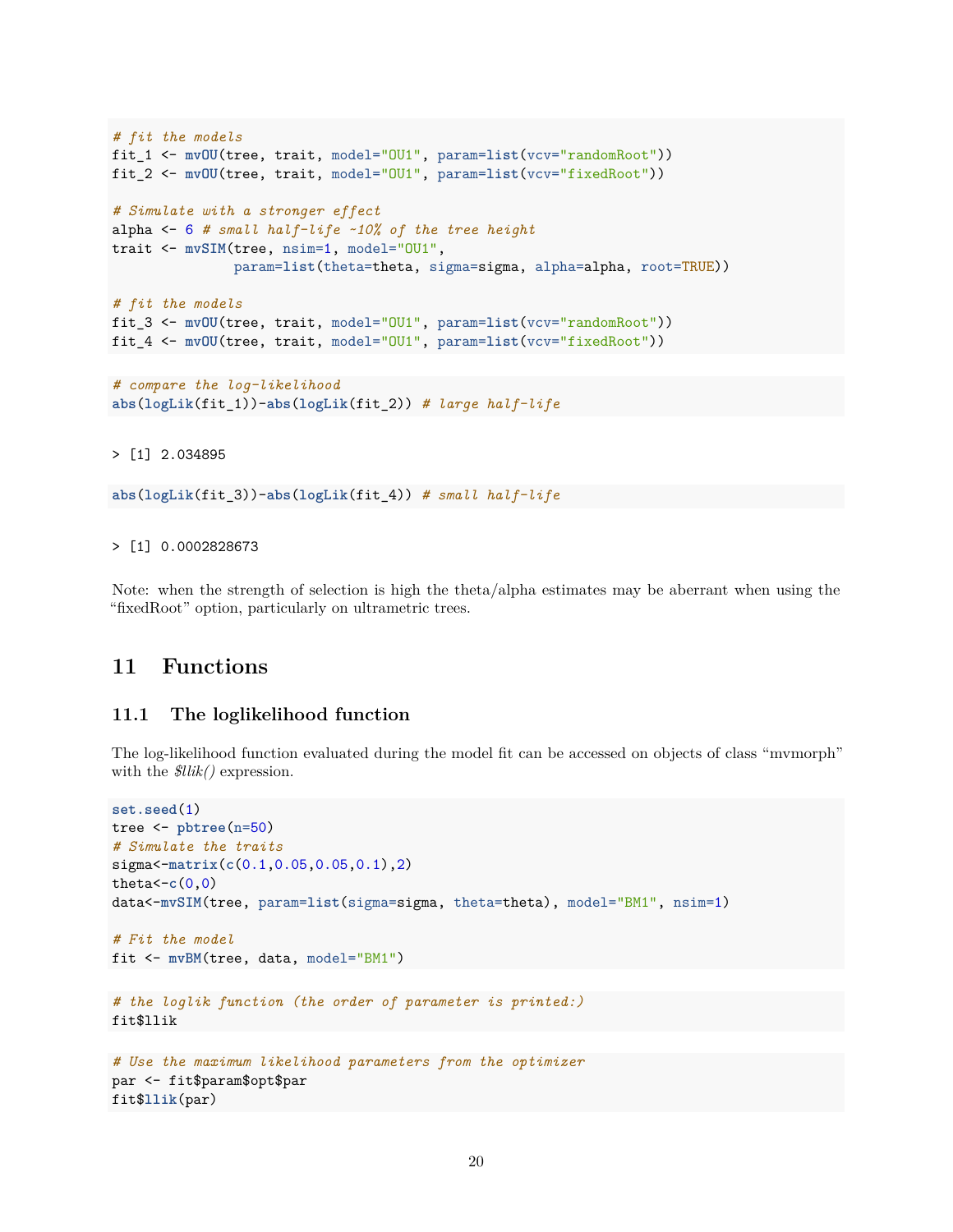> [1] 0.1919895

**all.equal**(fit\$**llik**(par),**logLik**(fit)) *# similar results*

> [1] TRUE

```
# Return also the analytic MLE for theta
fit$llik(par, theta=TRUE)
> $logl
> [1] 0.1919895
>
> $theta
> [1] 0.003471844 0.013383856
```
On all **mvMORPH** models, the ancestral states (optimum or theta) are the maximum likelihood estimate (mle) analytic solutions (conditioned on the other parameters). Nevertheless, the user can specify manually the values for the root state (e.g., for mcmc evaluation):

```
# Use the maximum likelihood parameters from the optimizer
fit$llik(c(par,fit$theta), root.mle=FALSE)
```
> [1] 0.1919895

#### <span id="page-20-0"></span>**11.2 The matrix parameterization functions**

The model object also returns functions in the "param" *list*. The *sigmafun* and *alphafun* functions return the parameterization functions used to fit the models (see the "parameterization" section).

```
# Reconstruct sigma with the untransformed values of the optimizer
sigma <- fit$param$sigmafun(par)
```
**all.equal**(**as.vector**(sigma), **as.vector**(fit\$sigma))

> [1] TRUE

Note that all these functions are available without maximum likelihood evaluation by using the "fixed" optimization option.

```
# Return the log-likelihood function only
fit <- mvBM(tree, data, model="BM1", optimization="fixed")
```
> No optimization performed, only the Log-likelihood function is returned with default parameters.

# <span id="page-20-1"></span>**12 Fossil data**

All the functions in **mvMORPH** can handle datasets with fossil species, either from time-series or phylogenetic trees. Fossil data added to extant ones in non-ultrametric trees frequently greatly improve the reliability and accuracy of parameter estimates and are mandatory for detecting changes in evolutionary modes such as with the *mvSHIFT* model or with  $mvBM$  and  $mvRWTS$  with "trend". See also "treatment of the root state" above.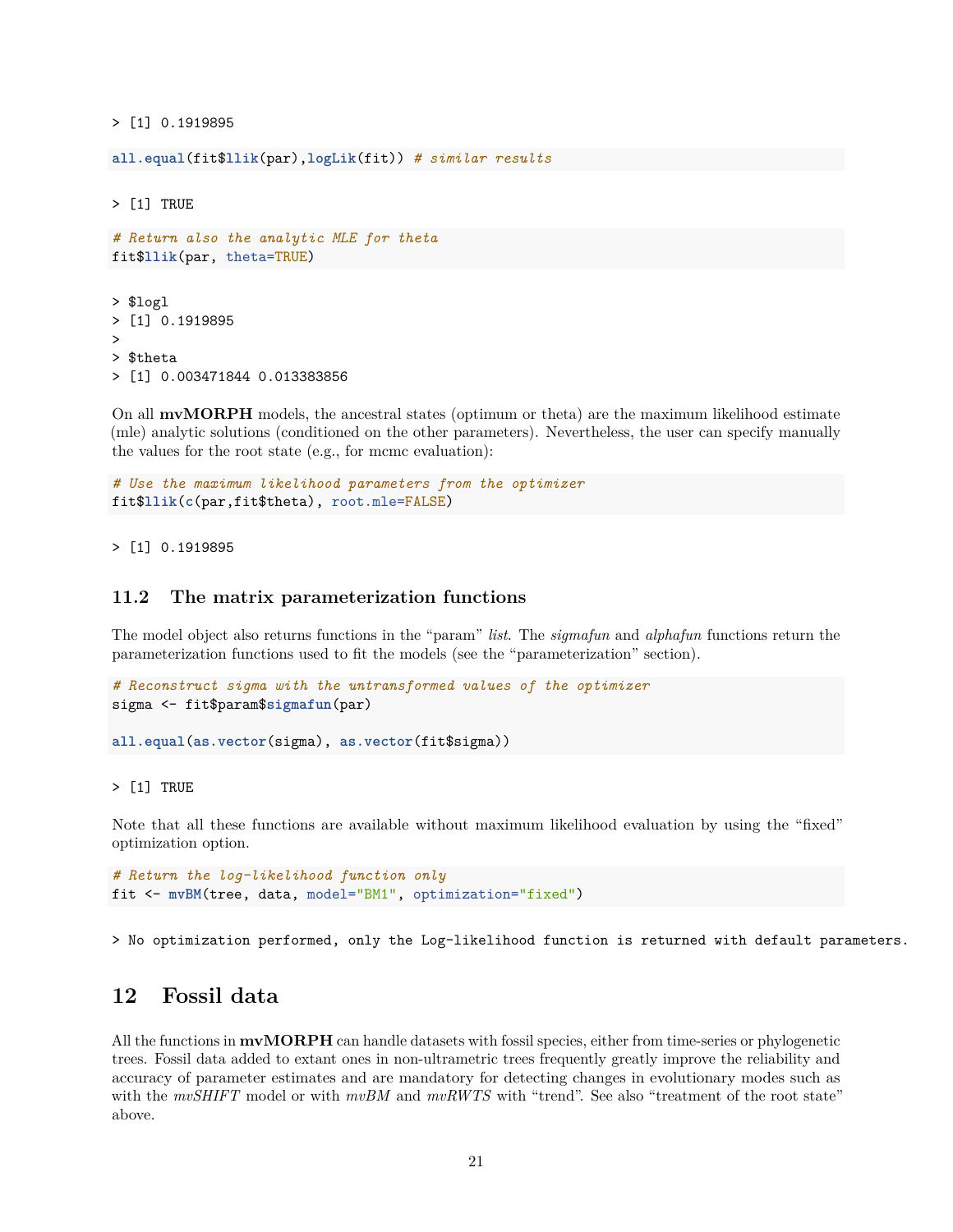#### <span id="page-21-0"></span>**12.1 Overview of the functions**

Methods specifically dedicated to work with fossil data:

- *mvSHIFT* models
- $mvBM$  param=list(trend=TRUE)
- $mvOU$  param=list(root=TRUE)
- *mvOUTS* multivariate OU for time-series (coevolution, causal links...)
- *mvRWTS* multivariate random walk (=BM process) for time series
- $mvRWTS$  param=list(trend=TRUE) directional random walk

#### <span id="page-21-1"></span>**12.2 Imputing missing values**

Fossil remains are often altered by post-mortem taphonomic processes such as weathering or distortion. The *estim* function can be used to estimate missing phenotypic values for incomplete fossil specimens according to an evolutionary model.

```
# Simulated dataset
set.seed(14)
# Generating a random tree
tree<-rtree(50)
# Simulate two correlated traits evolving along the phylogeny
sigma<-matrix(c(0.1,0.05,0.05,0.1),2); theta<-c(0,2)
traits<-mvSIM(tree, model="BM1", param=list(sigma=sigma, theta=theta))
# Introduce some missing cases (NA values)
data<-traits
data[8,2]<-NA
data[25,1]<-NA
# Fit of model 1
fit_1<-mvBM(tree,data,model="BM1")
# Estimate the missing cases
imp<-estim(tree, data, fit_1, asr=FALSE)
# Check the imputed data
imp$estim[1:10,]
> [1,1] [1,2]> t49 0.4498094 1.703633
> t33 0.2343148 1.798708
> t46 0.2686229 1.653390
> t6 0.2508862 1.593328
> t26 0.3063514 1.508070
> t22 0.8980465 2.120177
> t38 0.3024084 1.057328
> t27 0.2181651 1.660568
> t5 1.0603345 2.091047
> t40 1.1099250 2.016349
```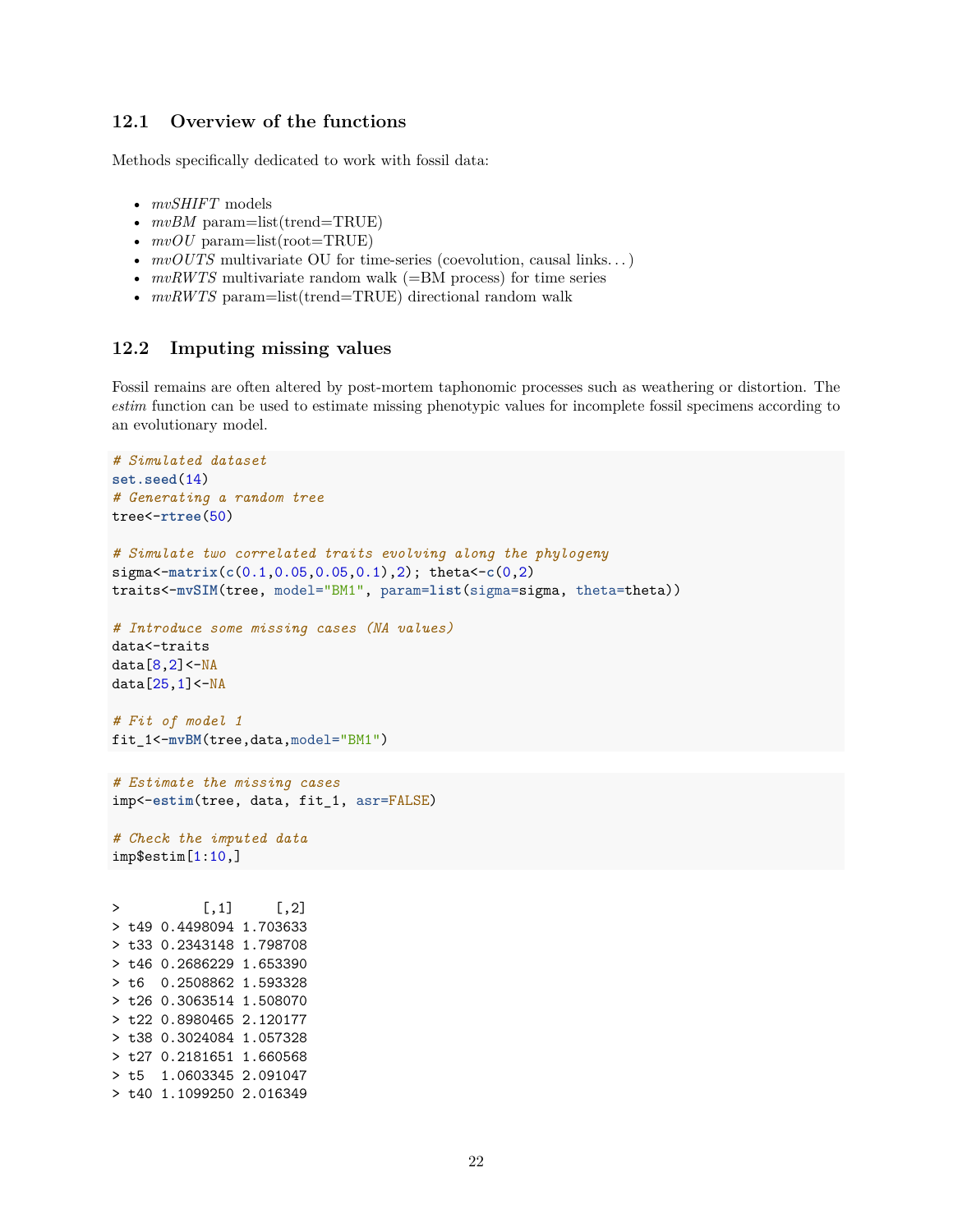#### <span id="page-22-0"></span>**12.3 Ancestral state reconstructions**

Note that if the *asr* argument is TRUE, the ancestral states at each node are returned instead of the imputed values. If there is missing cases in the dataset, they are first imputed before estimating the ancestral values.

```
plot(tree, cex=0.6)
nodelabels(, cex=0.6)
```


*# Estimate the ancestral states* asr<-**estim**(tree, data, fit\_1, asr=TRUE)

> Warning in estim(tree, data, fit\_1, asr = TRUE): Missing cases were first > imputed before estimating the ancestral values!!

asr\$estim[1:10,]

 $> [,1] [,2]$ > 51 0.04366392 1.863049 > 52 0.37836362 1.797107 > 53 0.22238586 1.661080 > 54 0.29223744 1.532787 > 55 0.26007807 1.599186 > 56 0.27590445 1.656103 > 57 0.36071946 1.706625 > 58 0.32412336 1.472682 > 59 0.48561919 1.675383 > 60 0.81058555 1.899633

# <span id="page-22-1"></span>**13 Tweak mvMORPH**

We can use the returned log-likelihood of the mvMORPH functions, or the *mvLL* function to fit user-defined models. Here we show two simple examples of how the architecture of the package can be used.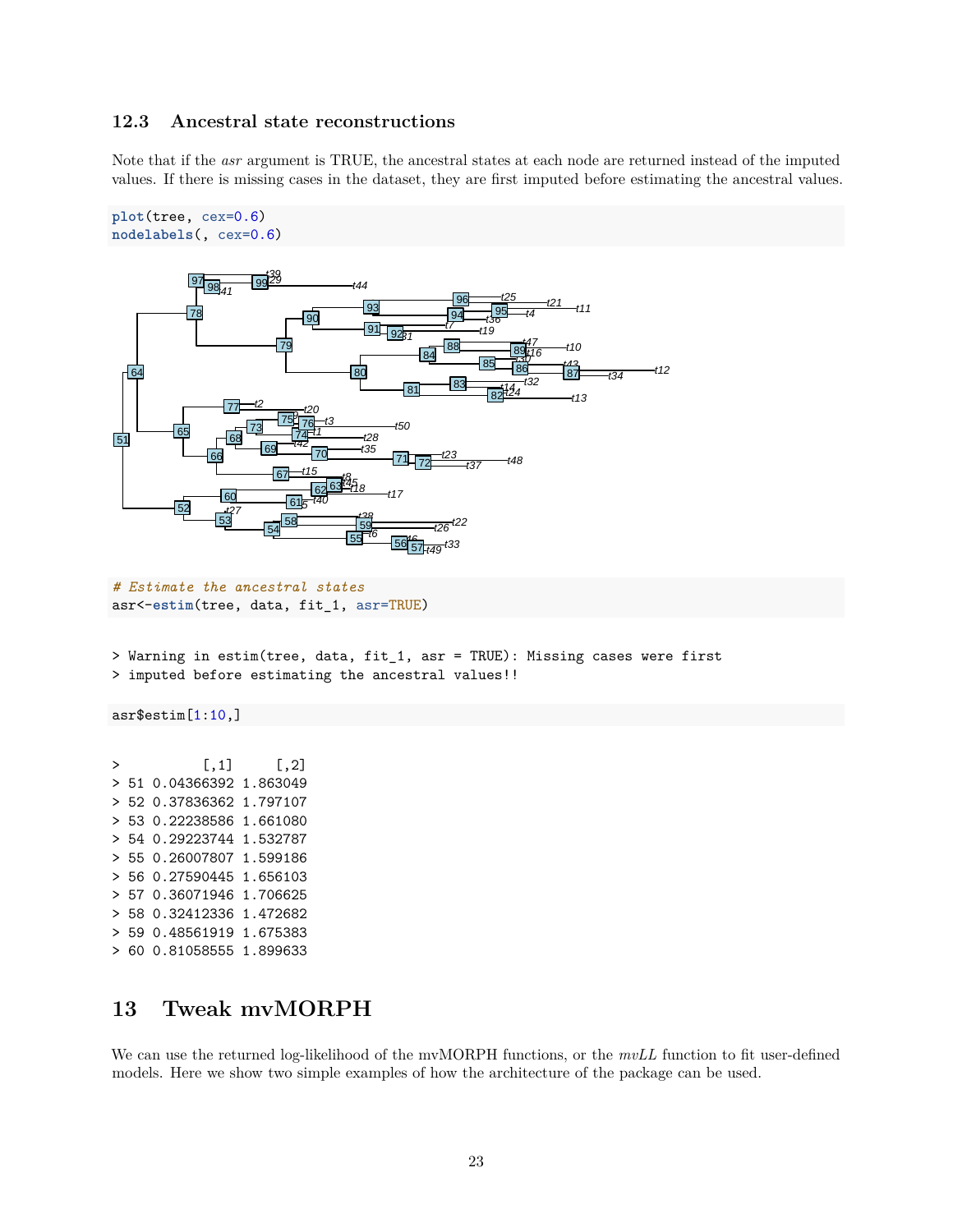### <span id="page-23-0"></span>**13.1 Make your own model!**

```
set.seed(123)
# Here I show a simple example of model fitting using mvMORPH
tree <- pbtree(n=100)
# 1) Create a model, e.g. the Kappa model of Pagel 1999
phylo_kappa <- function(tree, kappa){
 tree$edge.length <- tree$edge.length ^ kappa
 return(tree)
}
# just to compare the trees
par(mfrow=c(1,2))
plot(tree, show.tip.label=FALSE, main="untransformed tree")
plot(phylo_kappa(tree, 0.5), show.tip.label=FALSE, main="Kappa model")
```
# **untransformed tree Kappa model**





*# 2) Create the log-likelihood function*

```
log_lik <- function(par, tree, data){
  tree_transf <- phylo_kappa(tree, par)
 result <- mvLL(tree_transf, data, method="pic")
 return(list(logl=result$logl, theta=result$theta, sigma=result$sigma))
}
# 3) optimize it!
# create fake data
trait <- rTraitCont(phylo_kappa(tree, 0.7))
# guess for the optimization
guess_value <- 0.5
```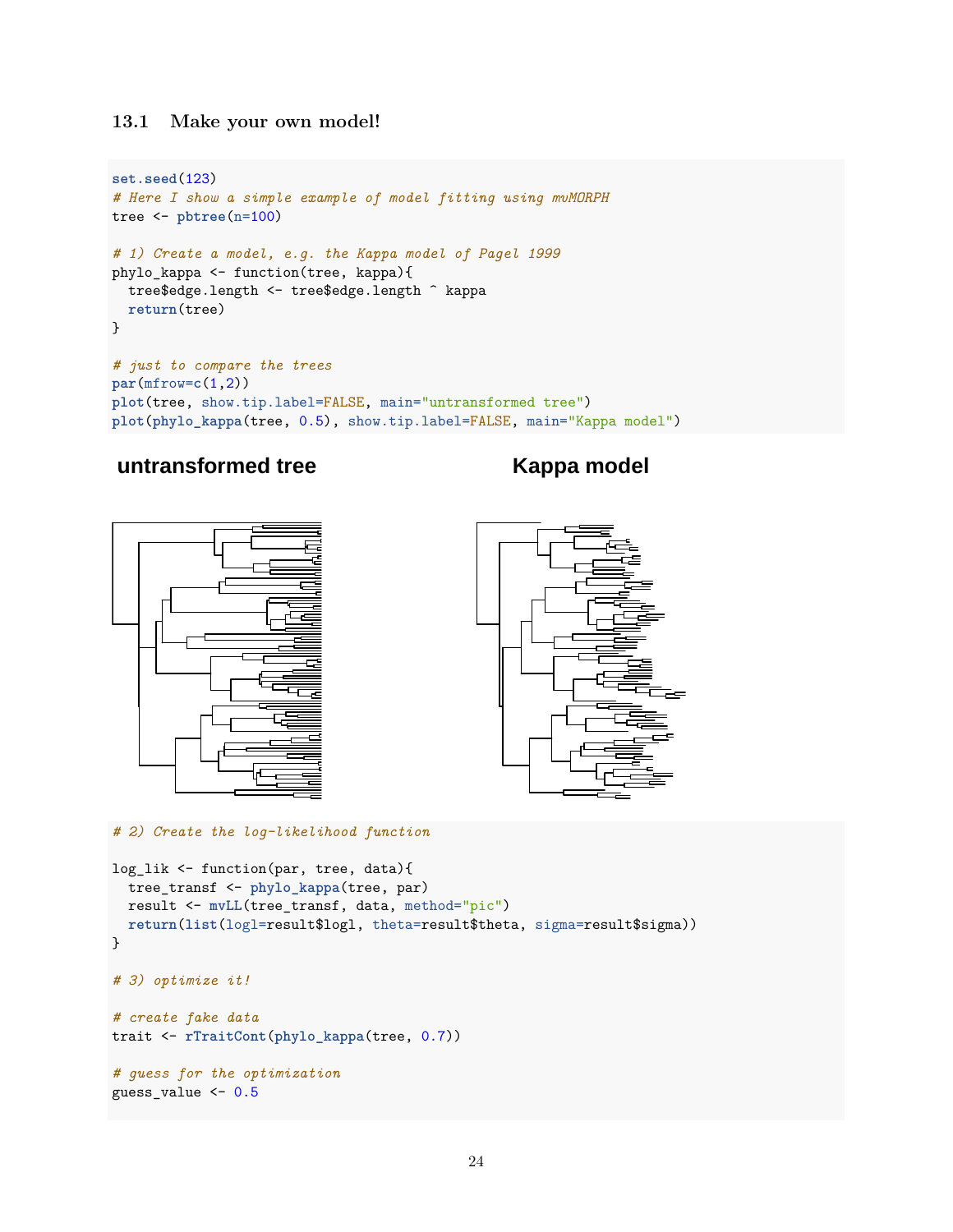```
# optimize the model!
fit <- optim(guess_value, function(par){log_lik(par, tree, trait)$logl},
            method="L-BFGS-B", lower=0, upper=1, control=list(fnscale=-1))
result <- data.frame(logLik=fit$value, kappa=fit$par, sigma2=log_lik(fit$par, tree,
                             trait)$sigma, theta=log_lik(fit$par, tree, trait)$theta )
rownames(result) <- "Model fit"
# print the result
print(result)
> logLik kappa sigma2 theta
> Model fit 84.743 0.7319548 0.01040997 -0.1733913
# Do the same for a multivariate model:
# simulate traits independently
trait <-cbind( rTraitCont(phylo_kappa(tree, 0.7)), rTraitCont(phylo_kappa(tree, 0.7)))
log_lik <- function(par, tree, data){
  # transform the tree for each traits
 tree_transf <- list(phylo_kappa(tree, par[1]), phylo_kappa(tree, par[2]))
 result <- mvLL(tree_transf, data, method="pic")
 return(list(logl=result$logl, theta=result$theta, sigma=result$sigma))
}
# fit
guess_value <- c(0.5,0.5)
fit <- optim(guess_value, function(par){log_lik(par, tree, trait)$logl},
            method="L-BFGS-B", lower=0, upper=1, control=list(fnscale=-1))
result <- list(logLik=fit$value, kappa=fit$par, sigma2=log_lik(fit$par, tree,
                             trait)$sigma, theta=log_lik(fit$par, tree, trait)$theta)
# as expected the covariances are low
print(result)
> $logLik
> [1] 161.2547
>
> $kappa
> [1] 0.7249301 0.6064902
>
> $sigma2
              [,1] [,2]> [1,] 0.012333692 0.001011377
> [2,] 0.001011377 0.009004207
>
> $theta
> [1] 0.03126802 0.03395208
```
#### <span id="page-24-0"></span>**13.2 Reuse of the returned log-likelihood functions**

We can also use the likelihood returned by the mvMORPH functions to fit custom models using joint optimizations. Here is an example with time-series data to fit a shift in rates and covariances.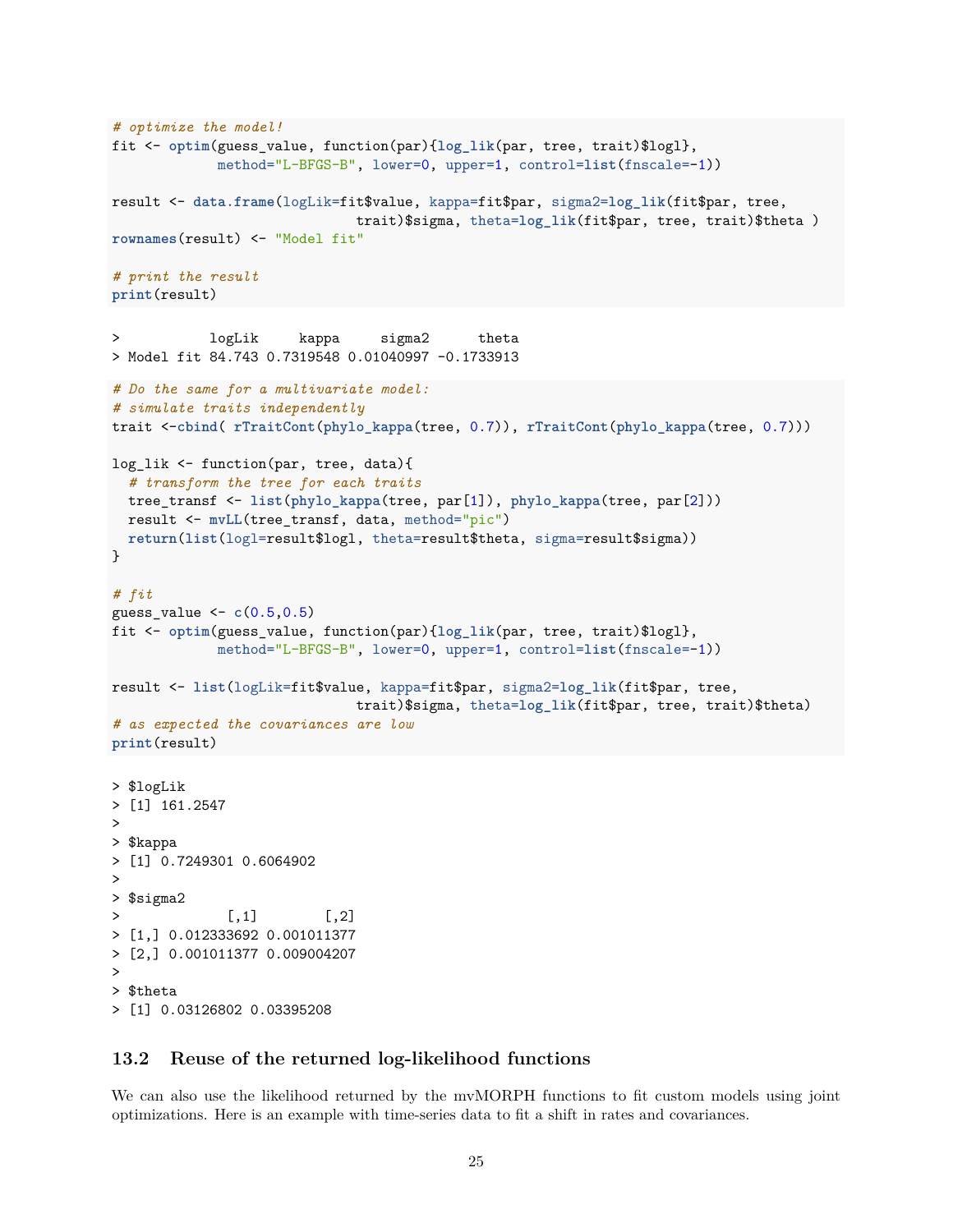```
set.seed(123)
# Simulate the time serie
timeseries <- 0:99
# Simulate the traits
sigma_1 <- matrix(c(0.015,0.005,0.005,0.01),2)
sigma_2 <- matrix(c(0.03,0.01,0.01,0.02),2)
theta \leftarrow c(0.5,1)error <- matrix(0,ncol=2,nrow=100);error[1,]=0.001
data_1<-mvSIM(timeseries , error=error,
              param=list(sigma=sigma_1, theta=theta), model="RWTS", nsim=1)
data_2<-mvSIM(timeseries +100, error=error,
              param=list(sigma=sigma_2, theta=data_1[100,]), model="RWTS", nsim=1)
data <- rbind(data_1,data_2)
```

```
# plot the time serie
matplot(data, type="o", pch=1, xlab="Time (relative)", cex=0.8)
```


Time (relative)

```
# 1) log-likelihood function
fun_ts_1 <- mvRWTS(timeseries , data_1, error=error, optimization="fixed")
> No optimization performed, only the Log-likelihood function is returned.
fun_ts_2 <- mvRWTS(timeseries +100, data_2, error=error, optimization="fixed")
> No optimization performed, only the Log-likelihood function is returned.
```

```
# a model of shift
log_lik_RWshift <- function(par){
```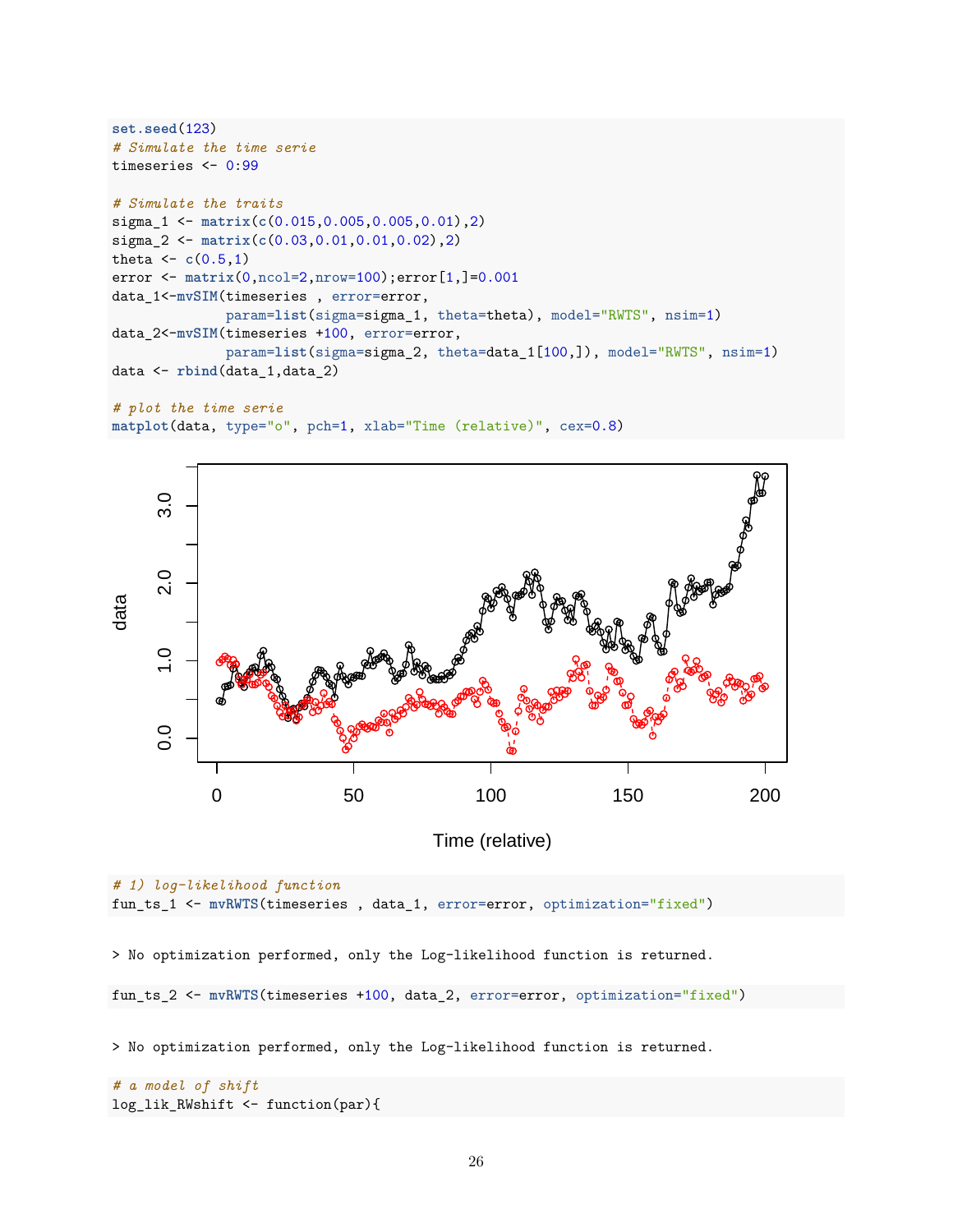```
# compute the log-likelihood for the first bin
 part1 <- fun_ts_1$llik(par[1:3], theta=TRUE)
  # compute the log-likelihood for the second bin using the
  # expectation of the first bin and sigma2
  part2 <- fun_ts_2$llik(c(par[4:6],part1$theta), root.mle=FALSE)
  # the log-likelihood
 ll1 <- part1$logl; ll2 <- part2
 return(ll1+ll2)
}
# 2) starting values (only for sigma because theta is computed analytically)
guess_value <- c(chol(sigma_1)[upper.tri(sigma_1, diag=TRUE)],
                chol(sigma_2)[upper.tri(sigma_2, diag=TRUE)])
# optimize the model!
fit <- optim(guess_value, function(par){log_lik_RWshift(par)},
            method="Nelder-Mead", control=list(fnscale=-1))
# plot the results
results <- list(sigma_1=fun_ts_1$param$sigmafun(fit$par[1:3]),
               sigma_2=fun_ts_2$param$sigmafun(fit$par[4:6]),
               theta=fun_ts_1$llik(fit$par[1:3], theta=TRUE)$theta,
               llik=fit$value)
print(results)
> $sigma_1
> [,1] [,2]
> [1,] 0.012569443 0.003547747
> [2,] 0.003547747 0.008824665
>
> $sigma_2
> [,1] [,2]
> [1,] 0.025662850 0.007850675
> [2,] 0.007850675 0.020154634
>
> $theta
> [1] 0.4803513 0.9819471
>
> $llik
> [1] 277.1485
```
# <span id="page-26-0"></span>**14 Bayesian mcmc**

**mvMORPH** models can be estimated using Bayesian mcmc. For instance we can use weakly informative priors using the various parameterizations in **mvMORPH**, or directly put priors on the final parameters (e.g., the inverse Wishart for the rate matrix sigma). Here is an example using the separation strategy based on the spherical parameterization (angles in the interval  $[0, \pi]$  to ensure the uniqueness of the spherical parameterization; and standard deviations expressed as uniform priors on [1e-5, 0.4] (but half-t or inverse Gamma should be preferred); see for instance Lu & Ades 2009; and the matrix parameterization section above).